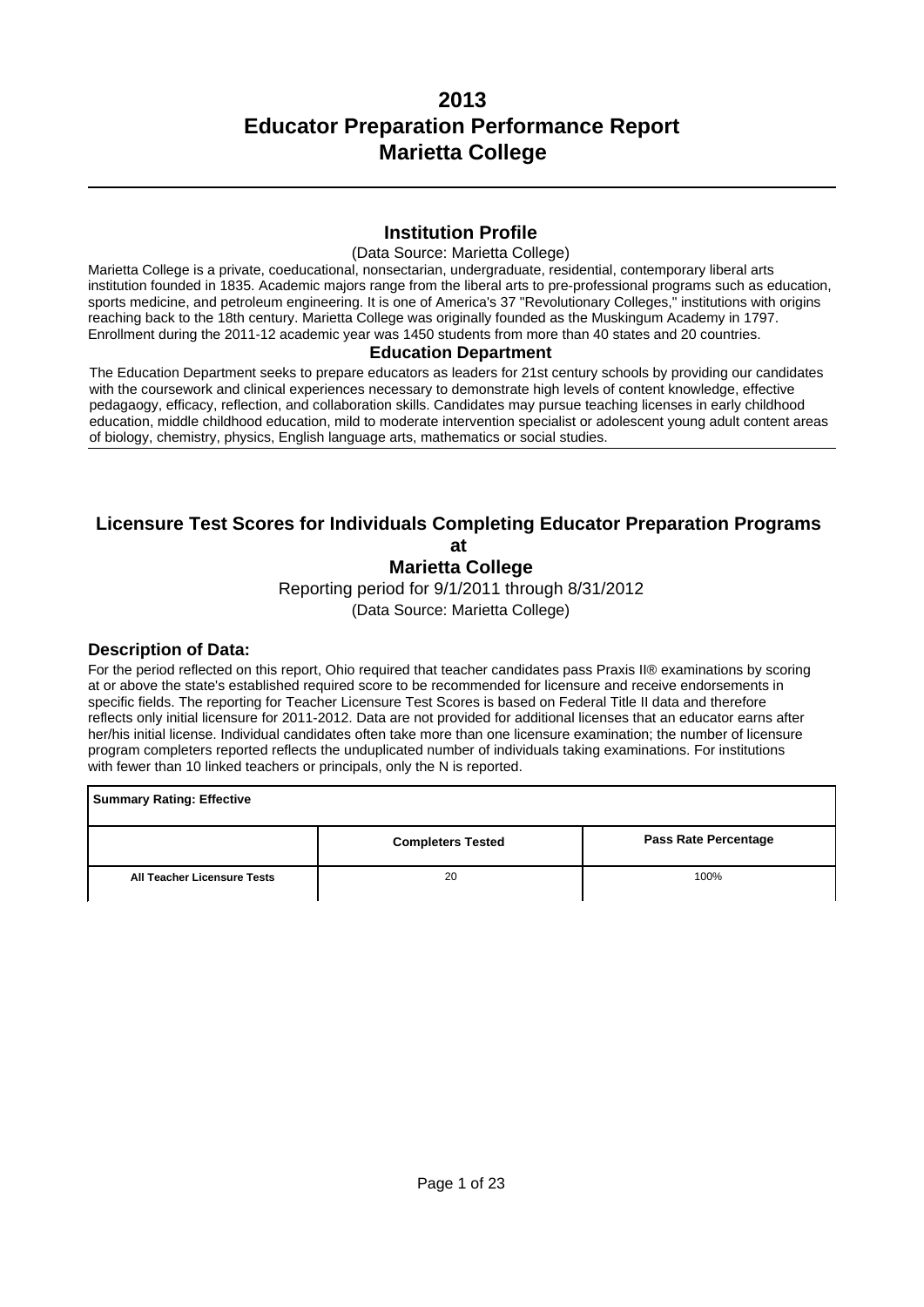## **Licensure Test Scores for Individuals Completing Principal Preparation Programs at**

Reporting period for 9/1/2012 through 8/31/2013 (Data Source: )

#### **Description of Data:**

For the period reflected on this report, Ohio required that principal candidates pass the Praxis II® examination (0411) by scoring at or above the state's established required score to be recommended for licensure. The scores are selfreported by each institution for 2012-2013.

|                                 | <b>Completers Tested</b> | <b>Pass Rate Percentage</b> |
|---------------------------------|--------------------------|-----------------------------|
| <b>Principal Licensure Data</b> | <b>NA</b>                | <b>NA</b>                   |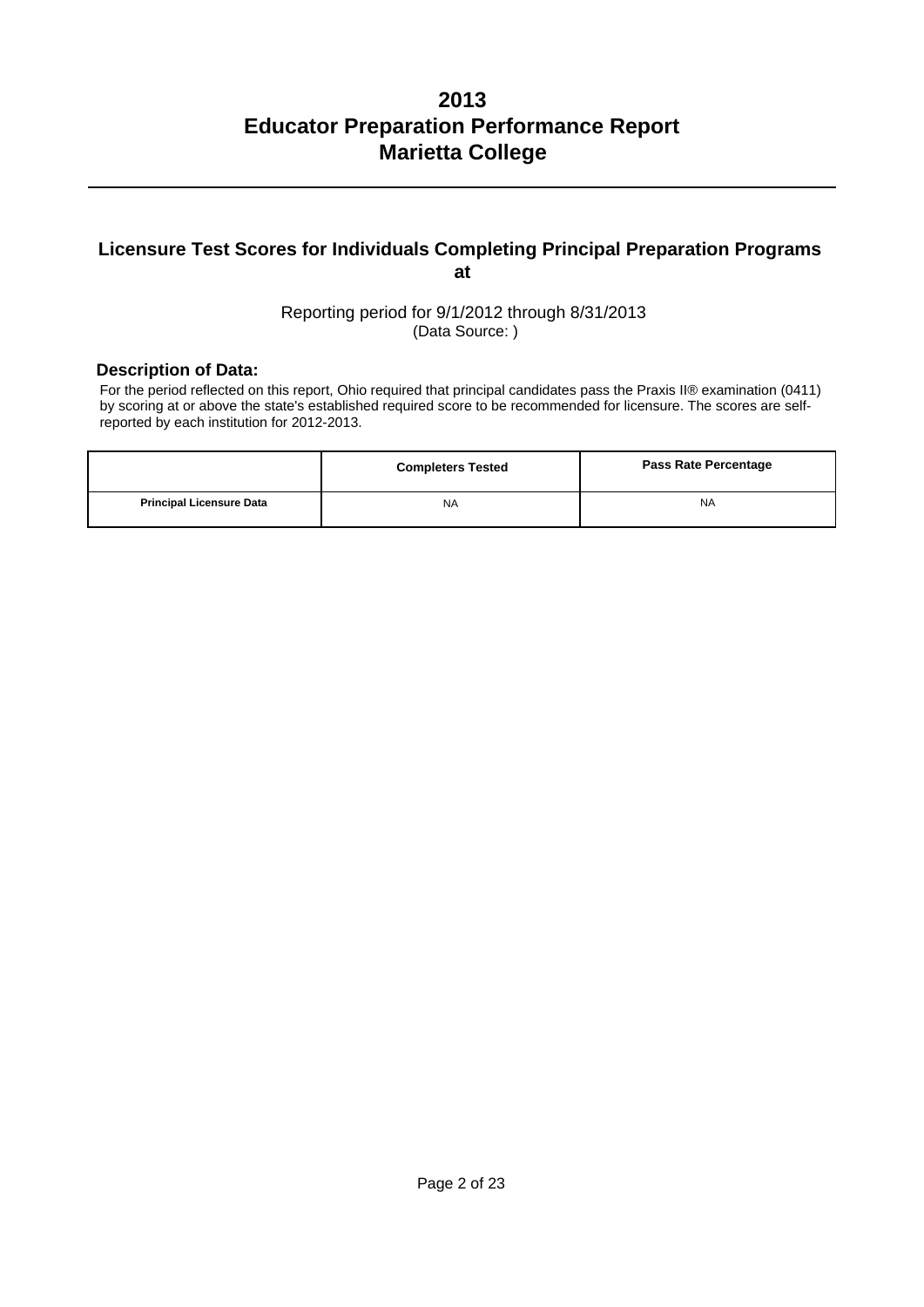## **Value-Added Data for Individuals Completing Educator Preparation Programs at Marietta College**

Reporting period for 9/1/2012 through 8/31/2013

### **Description of Data:**

Ohio's value-added data system provides educators a more complete picture of student growth. As a vital component of Ohio's accountability system, districts and educators have access to an extensive array of diagnostic data through the Education Value-Added Assessment System (EVAAS). From a state perspective, value-added data provide insights into student performance. For example, schools that do not appear to be achieving at high levels as traditionally measured can demonstrate through value-added data that many of their students are achieving significant progress. It is important to recognize these gains, as schools work to support students who have chronically struggled to perform. Student growth measures also provide students and parents with evidence of the impact of their efforts.

Limitations of the Value-Added Data:

1. The information in the report is for those individuals receiving their licenses with effective years of, 2009, 2010, 2011, and 2012.

2. The value-added data in this report are those reported by Ohio's Education Value-Added Assessment System (EVAAS) based on reading and mathematics achievement tests in grades 4-8.

3. The number of teachers and principals (N) with associated value-added data remains small at this point. For institutions with fewer than 10 linked teachers or principals with value-added data, only the N is reported.

|                                   | <b>Teachers with Effective</b><br><b>Licensure Dates 2009, 2010,</b><br>2011, 2012 | <b>Associated Value-Added Classifications</b>                                                                |                    |                     |                     |                     |  |
|-----------------------------------|------------------------------------------------------------------------------------|--------------------------------------------------------------------------------------------------------------|--------------------|---------------------|---------------------|---------------------|--|
| <b>Employed</b><br>as<br>Teachers | Teachers with<br>Value-Added<br>Data                                               | <b>Most Effective</b><br><b>Least Effective</b><br><b>Above Average</b><br>Approaching<br>Average<br>Average |                    |                     |                     |                     |  |
| 20                                | 5                                                                                  | $N = 1$<br>$% = 20$                                                                                          | $N = 0$<br>$% = 0$ | $N = 2$<br>$% = 40$ | $N = 1$<br>$% = 20$ | $N = 1$<br>$% = 20$ |  |

#### **Value-Added Data for Marietta College-Prepared Teachers**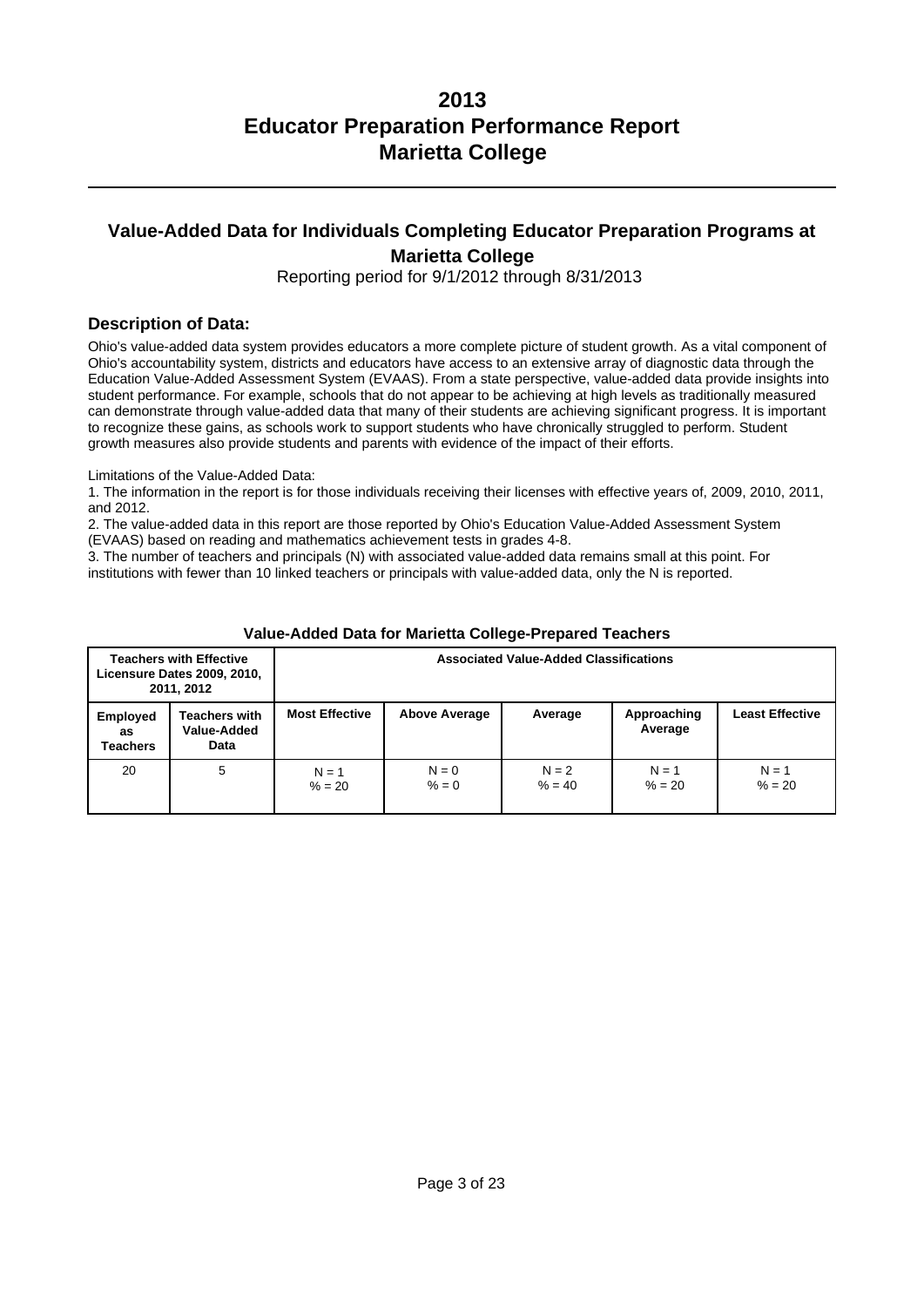| <b>Characteristic</b>                                                                   |                          |                      |                            |                    |                           |                    |                     |                                             |  |
|-----------------------------------------------------------------------------------------|--------------------------|----------------------|----------------------------|--------------------|---------------------------|--------------------|---------------------|---------------------------------------------|--|
|                                                                                         | <b>Elementary School</b> | <b>Middle School</b> |                            |                    | <b>Junior High School</b> |                    | <b>High School</b>  | <b>Ungraded</b>                             |  |
| <b>Teachers Serving</b><br>by School Level                                              | $N = 1$<br>$% = 20$      | $N = 4$<br>$% = 80$  |                            | $N = 0$<br>$% = 0$ |                           | $N = 0$<br>$% = 0$ |                     | $N = 0$<br>$% = 0$                          |  |
|                                                                                         |                          |                      |                            |                    |                           |                    |                     |                                             |  |
|                                                                                         | <b>Community School</b>  |                      | <b>Public School</b>       |                    | <b>STEM School</b>        |                    |                     | <b>Educational Service</b><br><b>Center</b> |  |
| <b>Teachers Serving</b><br>by School Type                                               | $N = 0$<br>$% = 0$       |                      | $N = 5$<br>$% = 100$       |                    | $N = 0$<br>$% = 0$        |                    |                     | $N = 0$<br>$% = 0$                          |  |
|                                                                                         |                          |                      |                            |                    |                           |                    |                     |                                             |  |
|                                                                                         | A                        | B                    | C                          |                    | D                         |                    | F                   | <b>NR</b>                                   |  |
| <b>Teachers Serving</b><br>by Overall Letter<br><b>Grade of Building</b><br>Value-Added | $N = 1$<br>$% = 20$      | $N = 0$<br>$% = 0$   | $N = 0$<br>$% = 0$         |                    | $N = 0$<br>$% = 0$        |                    | $N = 4$<br>$% = 80$ | $N = 0$<br>$% = 0$                          |  |
|                                                                                         |                          |                      |                            |                    |                           |                    |                     |                                             |  |
|                                                                                         | <b>High Minority</b>     |                      | <b>Middle Minority</b>     |                    |                           |                    | <b>Low Minority</b> |                                             |  |
| <b>Teachers Serving</b><br>by Minority<br><b>Enrollment by</b><br><b>Tertiles</b>       | $N = 0$<br>$% = 0$       |                      | $N = 2$<br>$% = 40$        |                    |                           |                    |                     | $N = 3$<br>$% = 60$                         |  |
|                                                                                         | <b>High Poverty</b>      |                      | <b>Medium-High Poverty</b> |                    | <b>Medium-Low Poverty</b> |                    |                     | <b>Low Poverty</b>                          |  |
| <b>Teachers Serving</b><br>by Poverty Level<br>by Quartiles                             | $N = 0$<br>$% = 0$       |                      | $N = 4$<br>$% = 80$        |                    | $N = 0$<br>$% = 0$        |                    |                     | $N = 1$<br>$% = 20$                         |  |

#### **Demographic Information for Schools where Marietta College-Prepared Teachers with Value-Added Data Serve**

**\* Due to the preliminary nature of the data and staffing at ESC/district level, certain demographic variables have not been reported for some schools.**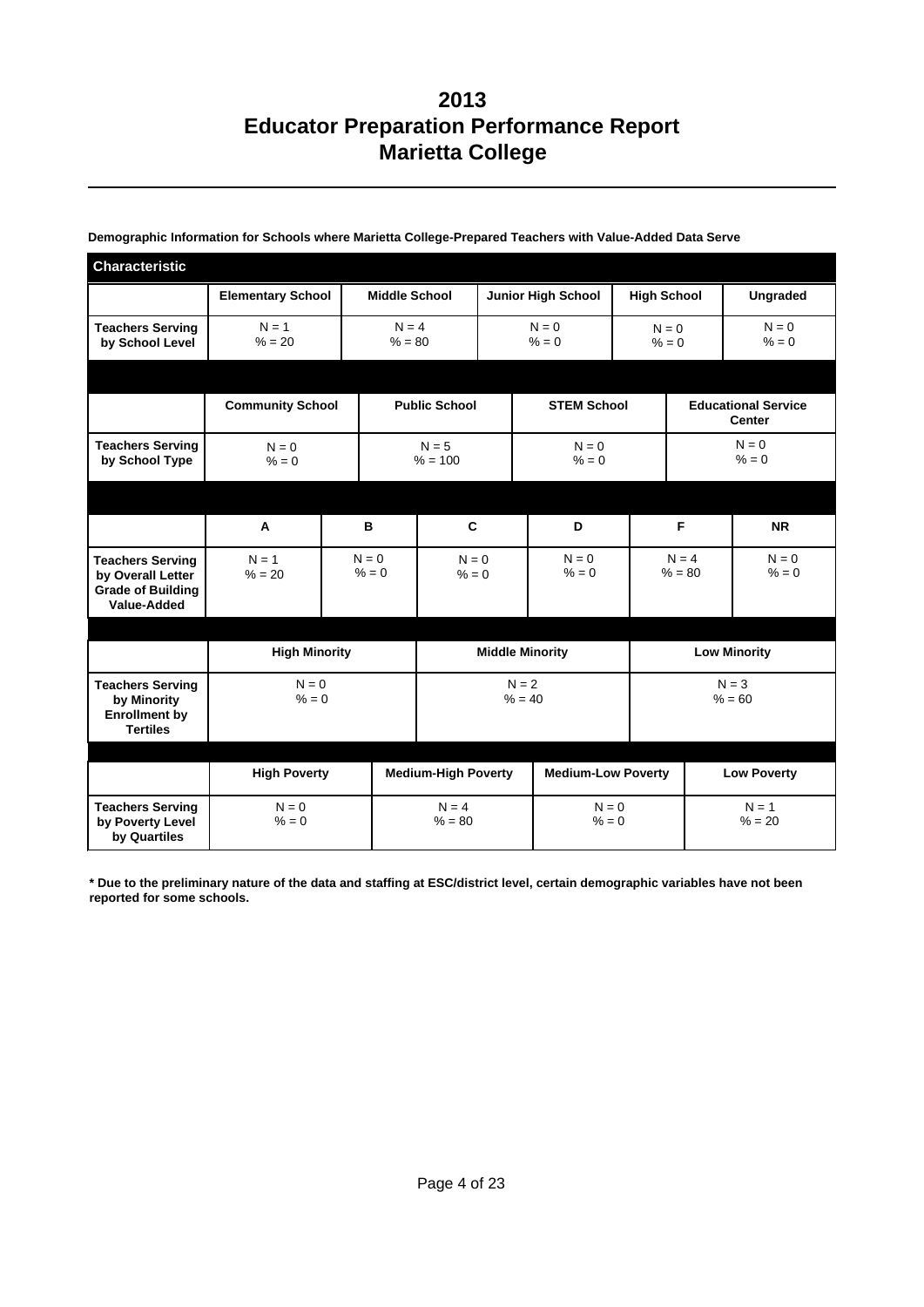| <b>Principals with Effective Licensure Dates</b><br>2009, 2010, 2011, 2012 |                                                    |                    |                    | Principals Serving by Letter Grade of Overall Building Value-Added |                    |                    |                    |
|----------------------------------------------------------------------------|----------------------------------------------------|--------------------|--------------------|--------------------------------------------------------------------|--------------------|--------------------|--------------------|
| <b>Employed as</b><br><b>Principals</b>                                    | <b>Principals with Value-</b><br><b>Added Data</b> | A                  | в                  | C                                                                  | D                  |                    | <b>NR</b>          |
| 0                                                                          | 0                                                  | $N = 0$<br>$% = 0$ | $N = 0$<br>$% = 0$ | $N = 0$<br>$% = 0$                                                 | $N = 0$<br>$% = 0$ | $N = 0$<br>$% = 0$ | $N = 0$<br>$% = 0$ |

### **Value-Added Data for Marietta College-Prepared Principals**

#### **Demographic Information for Schools where Marietta College-Prepared Principals with Value-Added Data Serve**

| <b>Characteristic</b>                                                                             |                          |                            |                    |                        |                           |                                 |                    |                                             |                     |
|---------------------------------------------------------------------------------------------------|--------------------------|----------------------------|--------------------|------------------------|---------------------------|---------------------------------|--------------------|---------------------------------------------|---------------------|
|                                                                                                   | <b>Elementary School</b> | <b>Middle School</b>       |                    |                        |                           | <b>Junior High School</b>       | <b>High School</b> |                                             | Ungraded            |
| <b>Principals Serving</b><br>by School Level                                                      | $N = 0$<br>$% = 0$       | $N = 0$<br>$% = 0$         |                    | $N = 0$<br>$% = 0$     |                           | $N = 0$<br>$% = 0$              |                    | $N = 0$<br>$% = 0$                          |                     |
|                                                                                                   | <b>Community School</b>  | <b>Public School</b>       |                    | <b>STEM School</b>     |                           |                                 |                    | <b>Educational Service</b><br><b>Center</b> |                     |
| <b>Principals</b><br>Serving by<br><b>School Type</b>                                             | $N = 0$<br>$% = 0$       | $N = 0$<br>$% = 0$         |                    | $N = 0$<br>$% = 0$     |                           |                                 | $N = 0$<br>$% = 0$ |                                             |                     |
|                                                                                                   | A                        | B<br>C                     |                    | D                      | F                         |                                 | <b>NR</b>          |                                             |                     |
| <b>Principals Serving</b><br>by Overall Letter<br><b>Grade of School</b>                          |                          |                            |                    |                        |                           | <b>NOT AVAILABLE UNTIL 2015</b> |                    |                                             |                     |
|                                                                                                   | <b>High Minority</b>     |                            |                    | <b>Middle Minority</b> |                           |                                 |                    |                                             | <b>Low Minority</b> |
| <b>Principals Serving by</b><br><b>School Minority</b><br><b>Enrollment by</b><br><b>Tertiles</b> | $N = 0$<br>$% = 0$       |                            | $N = 0$<br>$% = 0$ |                        |                           | $N = 0$<br>$% = 0$              |                    |                                             |                     |
|                                                                                                   |                          |                            |                    |                        |                           |                                 |                    |                                             |                     |
|                                                                                                   | <b>High Poverty</b>      | <b>Medium-High Poverty</b> |                    |                        | <b>Medium-Low Poverty</b> |                                 |                    | <b>Low Poverty</b>                          |                     |
| <b>Principals Serving by</b><br><b>School Poverty Level</b><br>by Quartiles                       | $N = 0$<br>$% = 0$       |                            | $N = 0$<br>$% = 0$ |                        |                           | $N = 0$<br>$% = 0$              |                    |                                             | $N = 0$<br>$% = 0$  |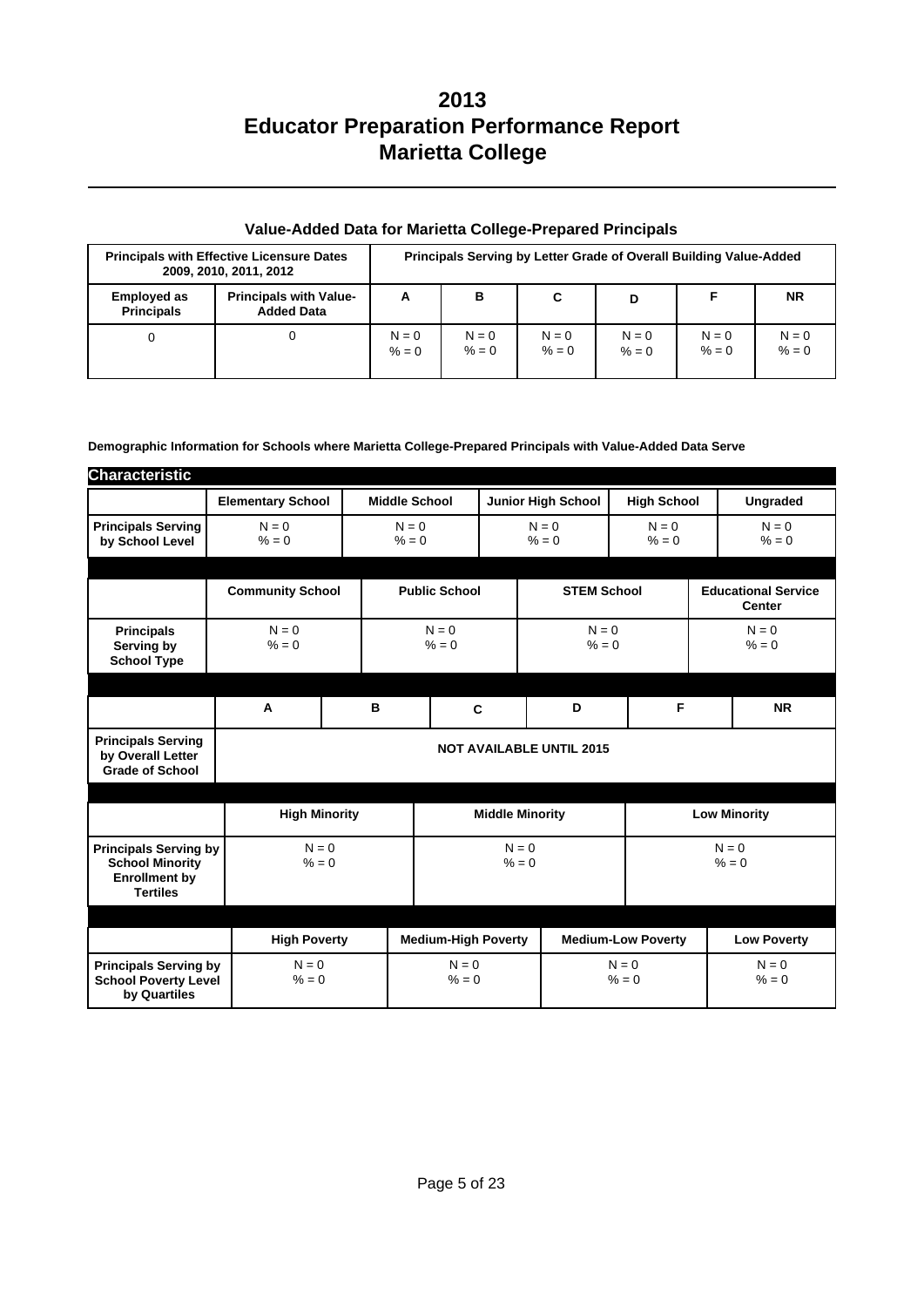### **Marietta College Candidate Academic Measures**

Reporting period for 9/1/2012 through 8/31/2013 (Data Source: Marietta College)

### **Description of Data:**

Educator preparation programs (EPPs) reported academic measures for students completing their teacher and principal preparation programs. Academic measures reported include assessment results for the ACT®, SAT®, Praxis I®, GRE®, and MAT®, as well as high school, undergraduate, graduate, transfer grade point average, and program admission (GPA). The Ohio Board of Regents calculated statewide weighted mean values based on the EPP-reported data. For institutions with fewer than 10 linked teachers or principals, only the N is reported. Academic measures which do not apply to a specific unit or program are represented by NA.

|                                                  |                                 | <b>Candidates Admitted</b>     |                                              |                                  | <b>Candidates Enrolled</b>                           |                                           | <b>Candidates Completing</b>                                |  |
|--------------------------------------------------|---------------------------------|--------------------------------|----------------------------------------------|----------------------------------|------------------------------------------------------|-------------------------------------------|-------------------------------------------------------------|--|
| <b>Criterion</b>                                 | <b>Required</b><br><b>Score</b> | Number of<br><b>Admissions</b> | Average<br><b>Score of All</b><br>Admissions | <b>Number</b><br><b>Enrolled</b> | Average<br><b>Score of All</b><br><b>Enrollments</b> | Number of<br>Program<br><b>Completers</b> | Average<br><b>Score All</b><br>Program<br><b>Completers</b> |  |
| U=Undergraduate PB=Post-Baccalaureate G=Graduate |                                 |                                |                                              |                                  |                                                      |                                           |                                                             |  |
|                                                  | U/PB/G                          | U/PB/G                         | U/PB/G                                       | U/PB/G                           | U/PB/G                                               | U/PB/G                                    | U/PB/G                                                      |  |
| <b>Praxis I Reading</b>                          | 175 / NA / NA                   | N<10 / NA / NA                 | N<10 / NA / NA                               | 23 / NA / NA                     | 178.5 / NA / NA                                      | N<10 / NA / NA                            | N<10 / NA / NA                                              |  |
| <b>ACT Composite Score</b>                       | 23 / NA / NA                    | 22 / NA / NA                   | 27.5 / NA / NA                               | 52 / NA / NA                     | 26.2 / NA / NA                                       | 13 / NA / NA                              | 27 / NA / NA                                                |  |
| <b>Praxis I Writing</b>                          | 173 / NA / NA                   | N<10 / NA / NA                 | N<10 / NA / NA                               | 23 / NA / NA                     | 175.4 / NA / NA                                      | N<10 / NA / NA                            | N<10 / NA / NA                                              |  |
| <b>Undergraduate GPA</b>                         | 2.75 / NA / NA                  | 26 / NA / NA                   | 3.41 / NA / NA                               | 91 / NA / NA                     | 3.32 / NA / NA                                       | 25 / NA / NA                              | 3.29 / NA / NA                                              |  |
| <b>Praxis I Math</b>                             | 174 / NA / NA                   | N<10 / NA / NA                 | N<10/NA/NA                                   | 23 / NA / NA                     | 175.6 / NA / NA                                      | N<10 / NA / NA                            | N<10 / NA / NA                                              |  |
| <b>SAT Composite Score</b>                       | 1060 / NA / NA                  | N <sub>10</sub> /NA/NA         | N <sub>10</sub> /NA/NA                       | N<10 / NA / NA                   | N<10 / NA / NA                                       | N <sub>10</sub> /NA/NA                    | N <sub>10</sub> /NA/NA                                      |  |
| <b>SAT Writing Subscore</b>                      | NA / NA / NA                    | NA / NA / NA                   | NA / NA / NA                                 | NA / NA / NA                     | NA / NA / NA                                         | NA / NA / NA                              | NA / NA / NA                                                |  |
| <b>ACT English Subscore</b>                      | NA / NA / NA                    | NA / NA / NA                   | NA / NA / NA                                 | NA / NA / NA                     | NA / NA / NA                                         | NA / NA / NA                              | NA / NA / NA                                                |  |
| <b>ACT Math Subscore</b>                         | NA / NA / NA                    | NA / NA / NA                   | NA / NA / NA                                 | NA / NA / NA                     | NA / NA / NA                                         | NA / NA / NA                              | NA / NA / NA                                                |  |
| <b>GRE Writing Subscore</b>                      | NA / NA / NA                    | NA / NA / NA                   | NA / NA / NA                                 | NA / NA / NA                     | NA / NA / NA                                         | NA / NA / NA                              | NA / NA / NA                                                |  |
| <b>ACT Reading Subscore</b>                      | NA / NA / NA                    | NA / NA / NA                   | NA / NA / NA                                 | NA/NA/NA                         | NA / NA / NA                                         | NA / NA / NA                              | NA / NA / NA                                                |  |

#### **Teacher Preparation Programs**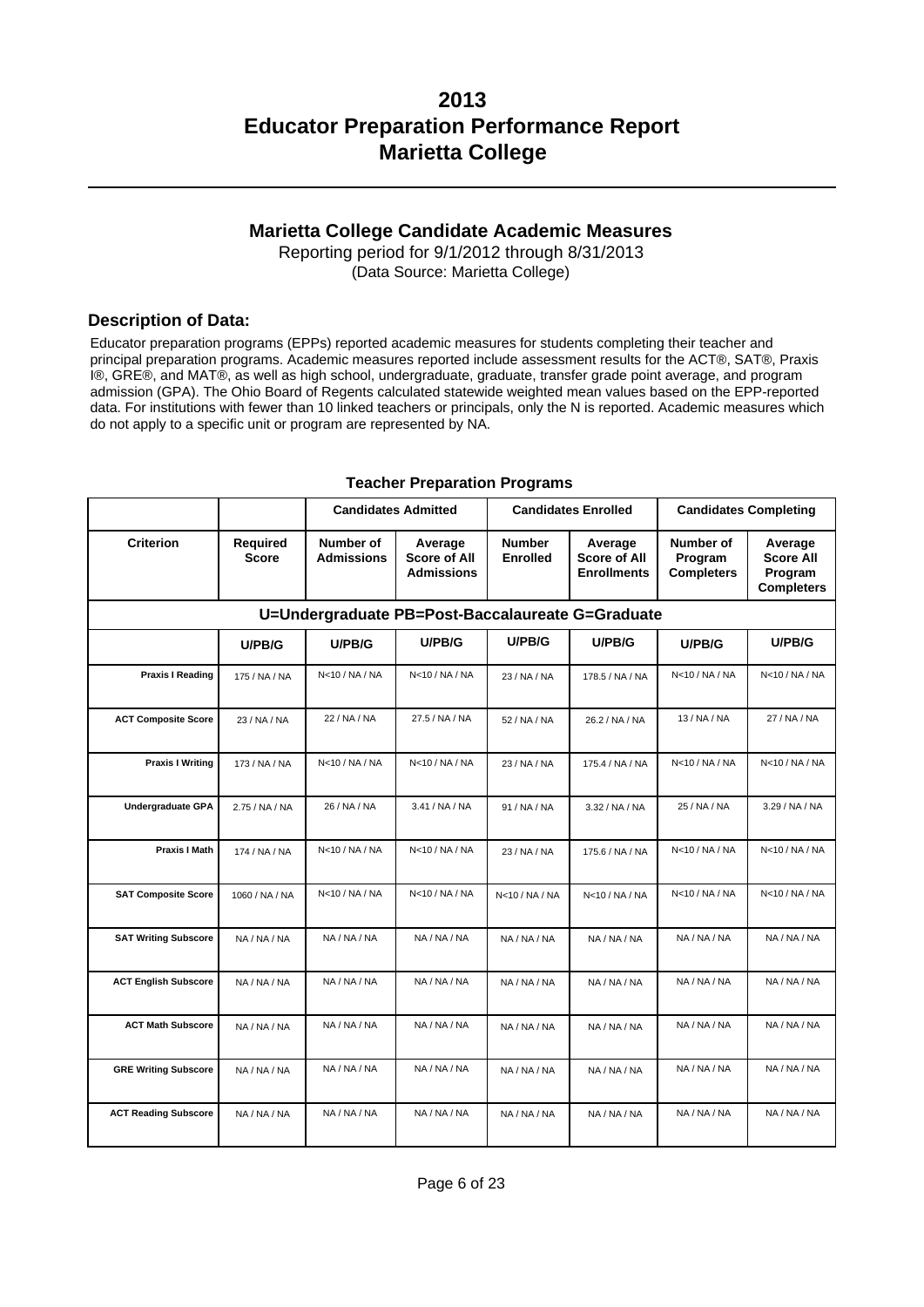|                                                             |                                                         |                                | <b>Candidates Admitted</b>                          |                                  | <b>Candidates Enrolled</b>                           | <b>Candidates Completing</b>              |                                                             |
|-------------------------------------------------------------|---------------------------------------------------------|--------------------------------|-----------------------------------------------------|----------------------------------|------------------------------------------------------|-------------------------------------------|-------------------------------------------------------------|
| <b>Criterion</b>                                            | <b>Required</b><br><b>Score</b>                         | Number of<br><b>Admissions</b> | Average<br><b>Score of All</b><br><b>Admissions</b> | <b>Number</b><br><b>Enrolled</b> | Average<br><b>Score of All</b><br><b>Enrollments</b> | Number of<br>Program<br><b>Completers</b> | Average<br><b>Score All</b><br>Program<br><b>Completers</b> |
|                                                             |                                                         |                                | U=Undergraduate PB=Post-Baccalaureate G=Graduate    |                                  |                                                      |                                           |                                                             |
|                                                             | U/PB/G                                                  | U/PB/G                         | U/PB/G                                              | U/PB/G                           | U/PB/G                                               | U/PB/G                                    | U/PB/G                                                      |
| <b>Transfer GPA</b>                                         | NA / NA / NA                                            | NA / NA / NA                   | NA / NA / NA                                        | NA/NA/NA                         | NA / NA / NA                                         | NA / NA / NA                              | NA / NA / NA                                                |
| <b>SAT Verbal Subscore</b>                                  | NA / NA / NA                                            | NA / NA / NA                   | NA / NA / NA                                        | NA / NA / NA                     | NA / NA / NA                                         | NA / NA / NA                              | NA / NA / NA                                                |
| <b>MAT</b>                                                  | NA / NA / NA                                            | NA / NA / NA                   | NA / NA / NA                                        | NA / NA / NA                     | NA / NA / NA                                         | NA / NA / NA                              | NA / NA / NA                                                |
| <b>GRE Composite Score</b>                                  | NA / NA / NA                                            | NA / NA / NA                   | NA / NA / NA                                        | NA / NA / NA                     | NA / NA / NA                                         | NA / NA / NA                              | NA / NA / NA                                                |
| <b>GRE Verbal Subscore</b>                                  | NA / NA / NA                                            | NA / NA / NA                   | NA / NA / NA                                        | NA / NA / NA                     | NA / NA / NA                                         | NA / NA / NA                              | NA / NA / NA                                                |
| <b>High School GPA</b>                                      | NA / NA / NA                                            | NA / NA / NA                   | NA / NA / NA                                        | NA / NA / NA                     | NA / NA / NA                                         | NA / NA / NA                              | NA / NA / NA                                                |
| <b>Graduate GPA</b>                                         | NA / NA / NA                                            | NA / NA / NA                   | NA / NA / NA                                        | NA / NA / NA                     | NA / NA / NA                                         | NA / NA / NA                              | NA / NA / NA                                                |
| Praxis II                                                   | NA / NA / NA                                            | NA / NA / NA                   | NA / NA / NA                                        | NA / NA / NA                     | NA / NA / NA                                         | NA / NA / NA                              | NA / NA / NA                                                |
| <b>SAT Quantitative Subscore</b>                            | NA / NA / NA                                            | NA / NA / NA                   | NA / NA / NA                                        | NA / NA / NA                     | NA / NA / NA                                         | NA / NA / NA                              | NA / NA / NA                                                |
| <b>GRE Quantitative</b><br><b>Subscore</b>                  | NA / NA / NA                                            | NA / NA / NA                   | NA / NA / NA                                        | NA / NA / NA                     | NA / NA / NA                                         | NA / NA / NA                              | NA / NA / NA                                                |
| <b>Other Criteria</b>                                       |                                                         |                                | Undergraduate                                       |                                  | <b>Post-Baccalaureate</b>                            | Graduate                                  |                                                             |
|                                                             | <b>Dispositional Assessment</b>                         |                                | Υ                                                   |                                  | N                                                    | N                                         |                                                             |
|                                                             | <b>EMPATHY/Omaha Interview</b>                          |                                | N                                                   |                                  | N                                                    | N                                         |                                                             |
|                                                             | Essay                                                   |                                | Υ                                                   |                                  | ${\sf N}$                                            | ${\sf N}$                                 |                                                             |
|                                                             | <b>High School Class Rank</b>                           |                                | ${\sf N}$                                           |                                  | <b>NA</b>                                            | <b>NA</b>                                 |                                                             |
|                                                             | Interview                                               |                                | N                                                   |                                  | N                                                    | N                                         |                                                             |
|                                                             | Letter of Commitment<br><b>Letter of Recommendation</b> |                                | N<br>N                                              |                                  | Ν<br>Ν                                               | N<br>N                                    |                                                             |
|                                                             | <b>Myers-Briggs Type Indicator</b>                      |                                | <b>NA</b>                                           |                                  | N                                                    | N                                         |                                                             |
|                                                             | Portfolio                                               |                                | N                                                   | N                                |                                                      | ${\sf N}$                                 |                                                             |
|                                                             | <b>Prerequisite Courses</b>                             |                                | Y                                                   | N                                |                                                      | N                                         |                                                             |
|                                                             | <b>SRI Teacher Perceiver</b>                            |                                | <b>NA</b>                                           |                                  | <b>NA</b>                                            | N                                         |                                                             |
| <b>NA</b><br><b>Superintendent Statement of Sponsorship</b> |                                                         |                                | <b>NA</b>                                           |                                  | N                                                    |                                           |                                                             |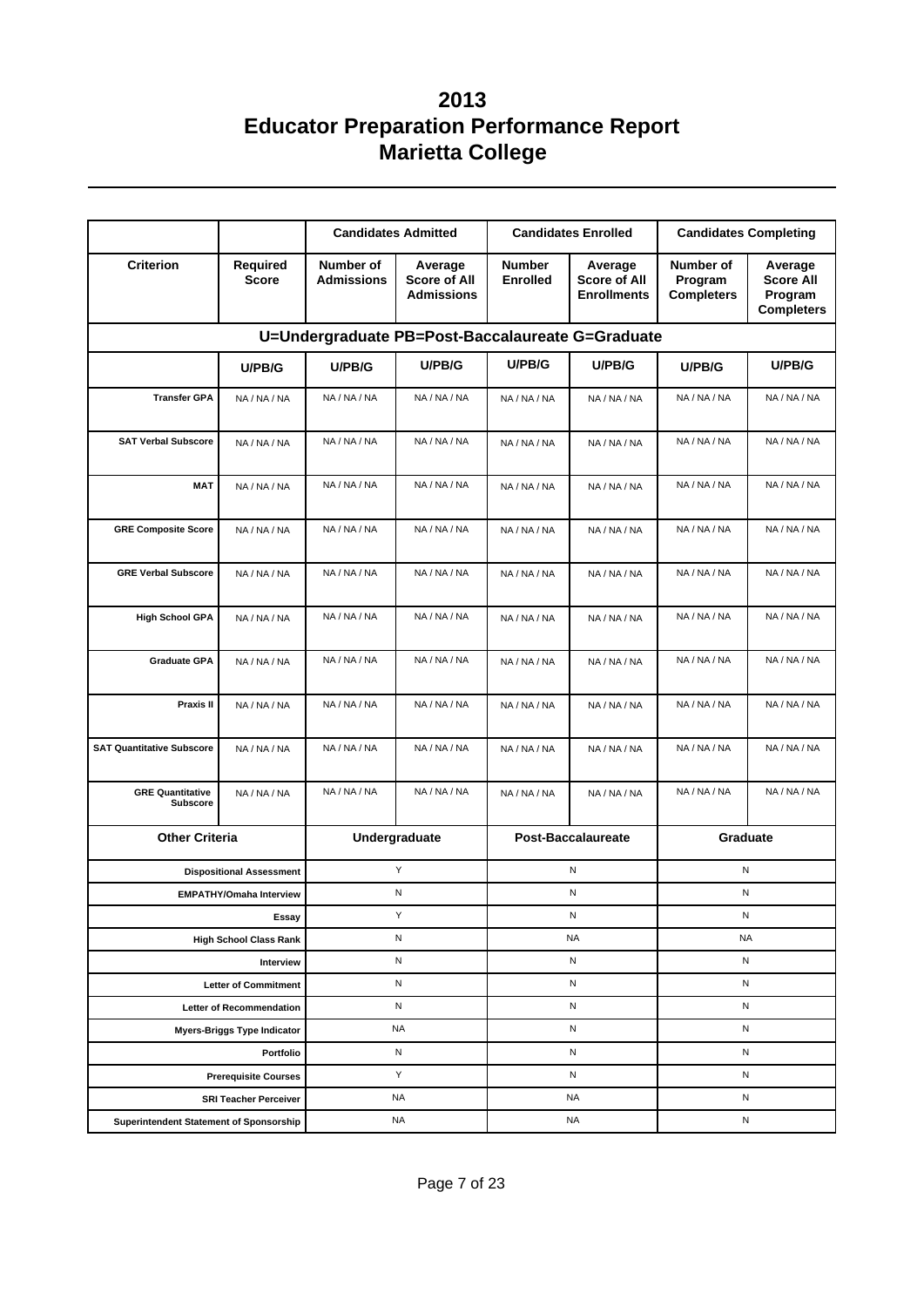| <b>Other Criteria</b>  | Undergraduate | Post-Baccalaureate | Graduate |  |
|------------------------|---------------|--------------------|----------|--|
| <b>Teacher Insight</b> | <b>NA</b>     |                    |          |  |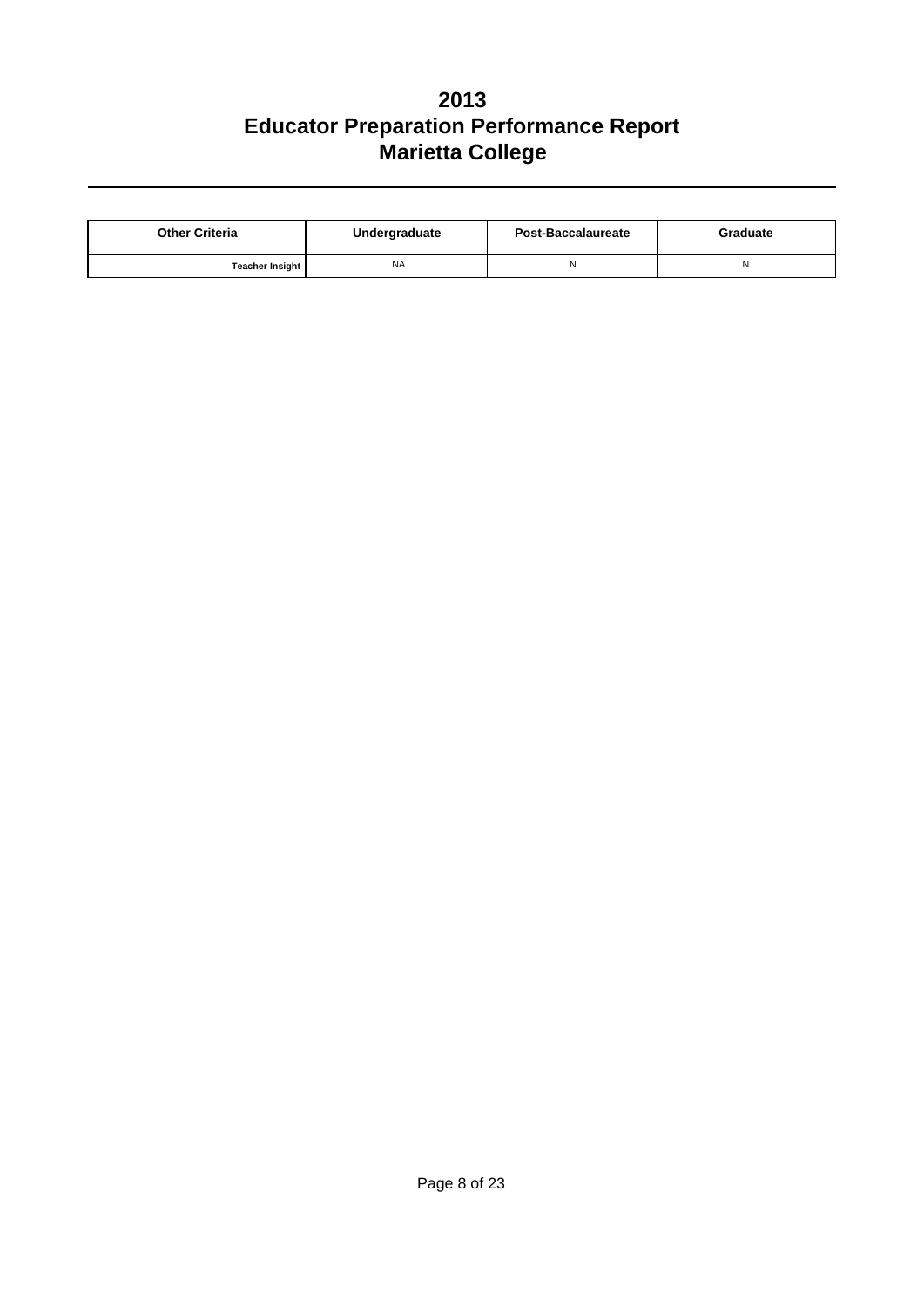|                             |                          |                                | <b>Candidates Admitted</b>                          |                                  | <b>Candidates Enrolled</b>                    |                                           | <b>Candidates Completing</b>                         |
|-----------------------------|--------------------------|--------------------------------|-----------------------------------------------------|----------------------------------|-----------------------------------------------|-------------------------------------------|------------------------------------------------------|
| Criterion                   | Required<br><b>Score</b> | Number of<br><b>Admissions</b> | Average<br><b>Score of All</b><br><b>Admissions</b> | <b>Number</b><br><b>Enrolled</b> | Average<br>Score of All<br><b>Enrollments</b> | Number of<br>Program<br><b>Completers</b> | Average<br>Score All<br>Program<br><b>Completers</b> |
| <b>SAT Writing Subscore</b> | <b>NA</b>                | <b>NA</b>                      | <b>NA</b>                                           | <b>NA</b>                        | <b>NA</b>                                     | <b>NA</b>                                 | <b>NA</b>                                            |
| <b>ACT English Subscore</b> | <b>NA</b>                | <b>NA</b>                      | <b>NA</b>                                           | <b>NA</b>                        | <b>NA</b>                                     | <b>NA</b>                                 | <b>NA</b>                                            |
| <b>ACT Math Subscore</b>    | <b>NA</b>                | <b>NA</b>                      | <b>NA</b>                                           | <b>NA</b>                        | <b>NA</b>                                     | <b>NA</b>                                 | <b>NA</b>                                            |
| <b>GRE Writing Subscore</b> | <b>NA</b>                | <b>NA</b>                      | <b>NA</b>                                           | <b>NA</b>                        | <b>NA</b>                                     | <b>NA</b>                                 | <b>NA</b>                                            |
| <b>ACT Reading Subscore</b> | <b>NA</b>                | <b>NA</b>                      | <b>NA</b>                                           | <b>NA</b>                        | <b>NA</b>                                     | <b>NA</b>                                 | <b>NA</b>                                            |
| Praxis I Math               | <b>NA</b>                | <b>NA</b>                      | <b>NA</b>                                           | <b>NA</b>                        | <b>NA</b>                                     | <b>NA</b>                                 | <b>NA</b>                                            |
| <b>SAT Verbal Subscore</b>  | <b>NA</b>                | <b>NA</b>                      | <b>NA</b>                                           | <b>NA</b>                        | <b>NA</b>                                     | <b>NA</b>                                 | <b>NA</b>                                            |
| <b>Praxis I Reading</b>     | <b>NA</b>                | <b>NA</b>                      | <b>NA</b>                                           | <b>NA</b>                        | <b>NA</b>                                     | <b>NA</b>                                 | <b>NA</b>                                            |
| Undergraduate GPA           | <b>NA</b>                | <b>NA</b>                      | <b>NA</b>                                           | <b>NA</b>                        | <b>NA</b>                                     | <b>NA</b>                                 | <b>NA</b>                                            |
| <b>SAT Composite Score</b>  | <b>NA</b>                | <b>NA</b>                      | <b>NA</b>                                           | <b>NA</b>                        | <b>NA</b>                                     | <b>NA</b>                                 | <b>NA</b>                                            |
| <b>Praxis I Writing</b>     | <b>NA</b>                | <b>NA</b>                      | <b>NA</b>                                           | <b>NA</b>                        | <b>NA</b>                                     | <b>NA</b>                                 | <b>NA</b>                                            |
| <b>MAT</b>                  | <b>NA</b>                | <b>NA</b>                      | <b>NA</b>                                           | <b>NA</b>                        | <b>NA</b>                                     | <b>NA</b>                                 | <b>NA</b>                                            |
| <b>GRE Composite Score</b>  | <b>NA</b>                | <b>NA</b>                      | <b>NA</b>                                           | <b>NA</b>                        | <b>NA</b>                                     | <b>NA</b>                                 | <b>NA</b>                                            |
| <b>GRE Verbal Subscore</b>  | <b>NA</b>                | <b>NA</b>                      | <b>NA</b>                                           | <b>NA</b>                        | <b>NA</b>                                     | <b>NA</b>                                 | <b>NA</b>                                            |
| <b>High School GPA</b>      | <b>NA</b>                | <b>NA</b>                      | <b>NA</b>                                           | <b>NA</b>                        | <b>NA</b>                                     | $\sf NA$                                  | <b>NA</b>                                            |
| <b>Graduate GPA</b>         | <b>NA</b>                | <b>NA</b>                      | <b>NA</b>                                           | <b>NA</b>                        | <b>NA</b>                                     | <b>NA</b>                                 | <b>NA</b>                                            |
| Praxis II                   | <b>NA</b>                | <b>NA</b>                      | <b>NA</b>                                           | <b>NA</b>                        | <b>NA</b>                                     | $\sf NA$                                  | <b>NA</b>                                            |

### **Principal Preparation Programs**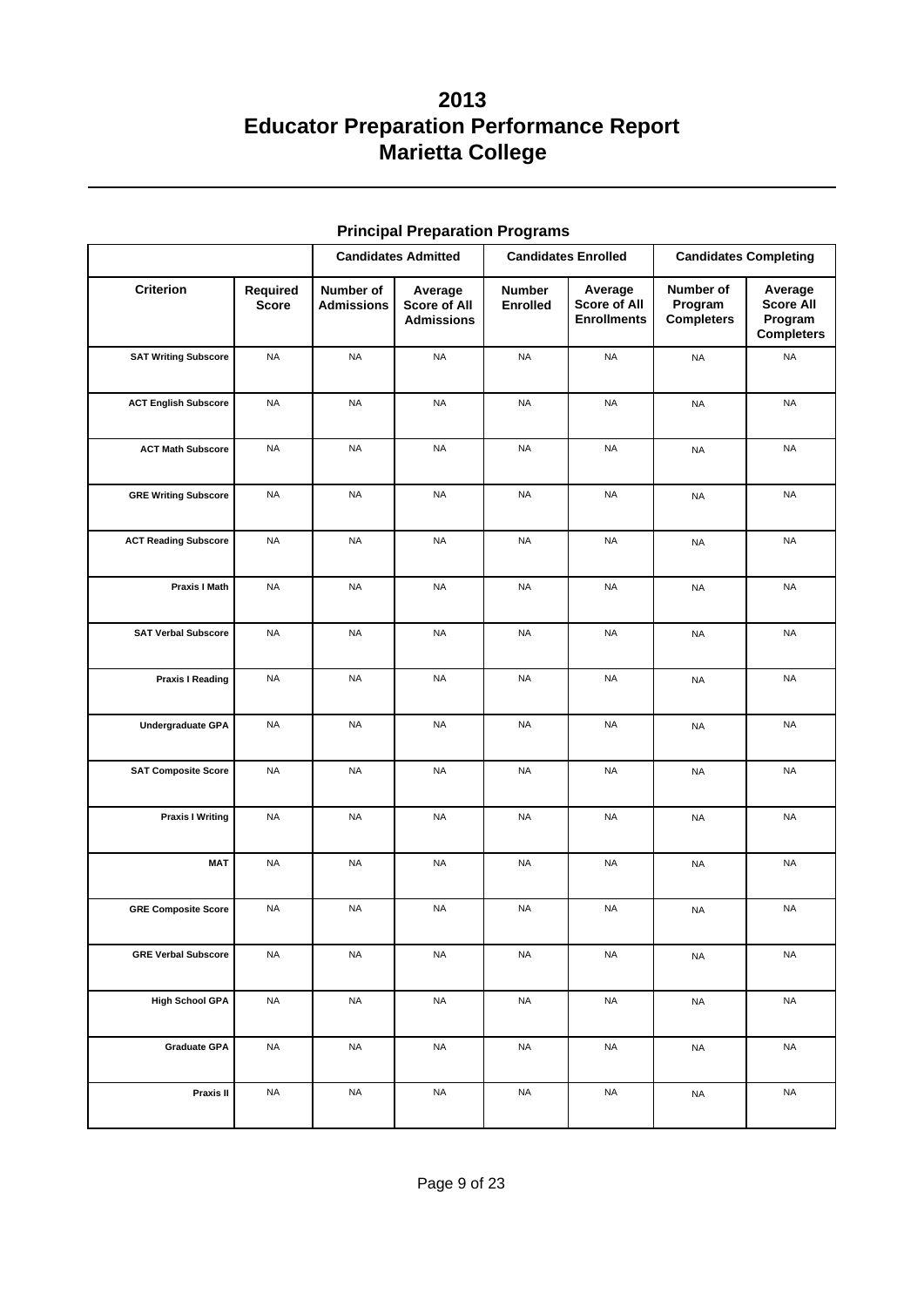|                                                |                          | <b>Candidates Admitted</b>     |                                                     |                  |                                  | <b>Candidates Enrolled</b>                           |                                           | <b>Candidates Completing</b>                                |  |
|------------------------------------------------|--------------------------|--------------------------------|-----------------------------------------------------|------------------|----------------------------------|------------------------------------------------------|-------------------------------------------|-------------------------------------------------------------|--|
| <b>Criterion</b>                               | Required<br><b>Score</b> | Number of<br><b>Admissions</b> | Average<br><b>Score of All</b><br><b>Admissions</b> |                  | <b>Number</b><br><b>Enrolled</b> | Average<br><b>Score of All</b><br><b>Enrollments</b> | Number of<br>Program<br><b>Completers</b> | Average<br><b>Score All</b><br>Program<br><b>Completers</b> |  |
| <b>SAT Quantitative Subscore</b>               | <b>NA</b>                | <b>NA</b>                      | <b>NA</b>                                           |                  | <b>NA</b>                        | <b>NA</b>                                            | <b>NA</b>                                 | <b>NA</b>                                                   |  |
| <b>ACT Composite Score</b>                     | <b>NA</b>                | <b>NA</b>                      | <b>NA</b>                                           |                  | <b>NA</b>                        | <b>NA</b>                                            | <b>NA</b>                                 | <b>NA</b>                                                   |  |
| <b>GRE Quantitative Subscore</b>               | <b>NA</b>                | <b>NA</b>                      | <b>NA</b>                                           |                  | <b>NA</b>                        | <b>NA</b>                                            | <b>NA</b>                                 | <b>NA</b>                                                   |  |
|                                                |                          |                                | <b>Other Criteria</b>                               |                  |                                  |                                                      |                                           |                                                             |  |
|                                                |                          |                                |                                                     | <b>Portfolio</b> | N                                |                                                      |                                           |                                                             |  |
|                                                |                          |                                | <b>Interview</b>                                    |                  | N                                |                                                      |                                           |                                                             |  |
|                                                |                          |                                | <b>Letter of Recommendation</b>                     |                  | N                                |                                                      |                                           |                                                             |  |
|                                                |                          |                                |                                                     | Essay            | $\mathsf{N}$                     |                                                      |                                           |                                                             |  |
|                                                |                          |                                | <b>Prerequisite Courses</b>                         |                  |                                  |                                                      | N                                         |                                                             |  |
|                                                |                          |                                | <b>Dispositional Assessment</b>                     |                  | N                                |                                                      |                                           |                                                             |  |
|                                                |                          |                                | <b>Letter of Commitment</b>                         |                  |                                  |                                                      | N                                         |                                                             |  |
| <b>Superintendent Statement of Sponsorship</b> |                          |                                |                                                     |                  |                                  |                                                      | N                                         |                                                             |  |
| <b>Myers-Briggs Type Indicator</b>             |                          |                                |                                                     |                  |                                  | N                                                    |                                           |                                                             |  |
| <b>SRI Teacher Perceiver</b>                   |                          |                                |                                                     |                  |                                  | N                                                    |                                           |                                                             |  |
|                                                |                          |                                | <b>Teacher Insight</b>                              |                  | N                                |                                                      |                                           |                                                             |  |
|                                                |                          |                                | <b>EMPATHY/Omaha Interview</b>                      |                  |                                  |                                                      | N                                         |                                                             |  |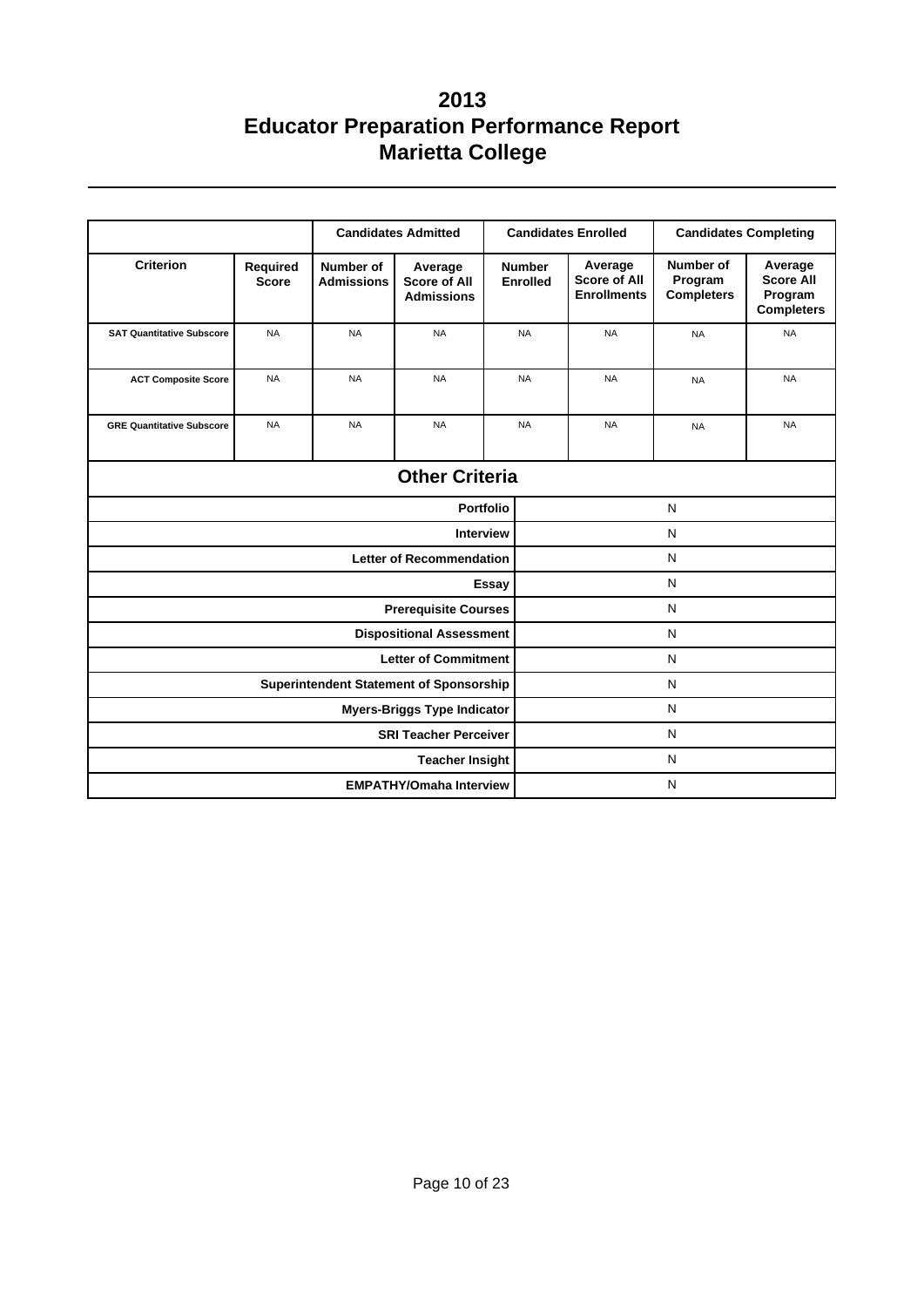## **Field and Clinical Experiences for Marietta College Candidates**

Reporting period for 9/1/2012 through 8/31/2013

(Data Source: Marietta College)

### **Description of Data:**

Ohio requires that teacher candidates complete field and clinical experiences in school settings as part of their preparation. These experiences include early and ongoing field-based opportunities and the culminating pre-service clinical experience commonly referred to as "student teaching." The specific requirements beyond the requisite statewide minimums for these placements vary by institution and by program. The information below is calculated based on data reported at the unit level.

### **Teacher Preparation Programs**

| <b>Field/Clinical Experience Element</b>                                                                            | <b>Marietta College</b><br><b>Requirements</b> |
|---------------------------------------------------------------------------------------------------------------------|------------------------------------------------|
| Minimum number of field/clinical hours required of candidates in teacher preparation<br>programs at the institution | 150                                            |
| Maximum number of field/clinical hours required of candidates in teacher preparation<br>programs at the institution | 280                                            |
| Average number of weeks required to teach full-time within the student teaching<br>experience at the institution    | 14                                             |
| Percentage of teacher candidates who satisfactorily completed student teaching                                      | 100%                                           |

### **Principal Preparation Programs**

| <b>Field/Clinical Experience Element</b>                                            | <b>Requirements</b> |
|-------------------------------------------------------------------------------------|---------------------|
| Total number of field/clinical weeks required of principal candidates in internship |                     |
| Number of candidates admitted to internship                                         |                     |
| Number of candidates completing internship                                          |                     |
| Percentage of principal candidates who satisfactorily completed internship          |                     |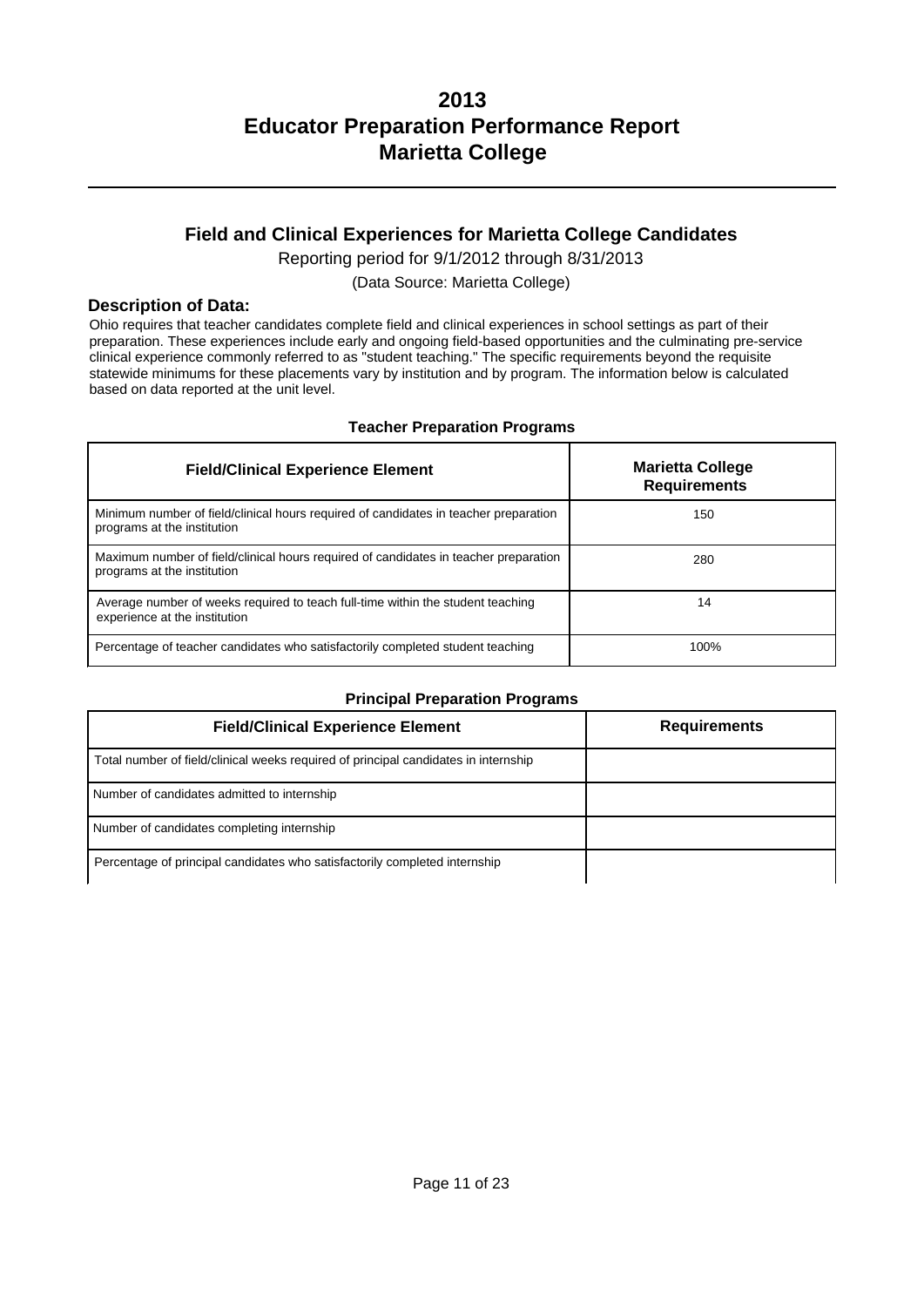## **Teacher Pre-Service Survey Results**

#### **Description of Data:**

To gather information on student satisfaction with the quality of preparation provided by their educator preparation programs, the Ohio Board of Regents and a committee of representatives from Ohio institutions of higher education collaborated to develop a survey of Ohio's Pre-Service Teachers as a special research project. Questions on the survey are aligned with the Ohio Standards for the Teaching Profession (OSTP), Ohio licensure requirements, and elements of national accreditation. The Ohio Board of Regents distributed the online survey to candidates completing their student teaching experiences and collected the data for the Reporting period for 9/1/2012 through 8/31/2013. A total of 3570 respondents completed the survey statewide for a response rate of 81 percent.

#### **Marietta College Survey Response Rate = 0%**

#### **Total Survey Responses = N<10**

| No.              | Question                                                                                                                                                                                                                 | <b>Institution Average</b><br>1=Strongly Disagree<br>2=Disagree 3=Agree<br>4=Strongly Agree | <b>State Average (Mean)</b><br>1=Strongly Disagree<br>2=Disagree 3=Agree<br>4=Strongly Agree |
|------------------|--------------------------------------------------------------------------------------------------------------------------------------------------------------------------------------------------------------------------|---------------------------------------------------------------------------------------------|----------------------------------------------------------------------------------------------|
| $\mathbf{1}$     | My teacher licensure program prepared me with knowledge of<br>research on how students learn.                                                                                                                            | 3.90                                                                                        | 3.49                                                                                         |
| $\overline{2}$   | My teacher licensure program prepared me to recognize<br>characteristics of gifted students, students with disabilities, and at-<br>risk students in order to plan and deliver appropriate instruction.                  | 3.70                                                                                        | 3.34                                                                                         |
| $\mathsf 3$      | My teacher licensure program prepared me with high levels of<br>knowledge and the academic content I plan to teach.                                                                                                      | 3.70                                                                                        | 3.39                                                                                         |
| $\overline{4}$   | My teacher licensure program prepared me to identify instructional<br>strategies appropriate to my content area.                                                                                                         | 3.70                                                                                        | 3.46                                                                                         |
| 5                | My teacher licensure program prepared me to understand the<br>importance of linking interdisciplinary experiences.                                                                                                       | 3.50                                                                                        | 3.40                                                                                         |
| 6                | My teacher licensure program prepared me to align instructional<br>goals and activities with Ohio's academic content standards,<br>including the Common Core State Standards.                                            | 3.80                                                                                        | 3.53                                                                                         |
| $\overline{7}$   | My teacher licensure program prepared me to use assessment<br>data to inform instruction.                                                                                                                                | 3.90                                                                                        | 3.44                                                                                         |
| 8                | My teacher licensure program prepared me to clearly communicate<br>learning goals to students.                                                                                                                           | 3.80                                                                                        | 3.47                                                                                         |
| 9                | My teacher licensure program prepared me to apply knowledge of<br>how students learn, to inform instruction.                                                                                                             | 3.70                                                                                        | 3.52                                                                                         |
| 10 <sup>10</sup> | My teacher licensure program prepared me to differentiate<br>instruction to support the learning needs of all students, including<br>students identified as gifted, students with disabilities, and at-risk<br>students. | 3.80                                                                                        | 3.43                                                                                         |
| 11               | My teacher licensure program prepared me to identify strategies to<br>increase student motivation and interest in topics of study.                                                                                       | 3.50                                                                                        | 3.35                                                                                         |
| 12               | My teacher licensure program prepared me to create learning<br>situations in which students work independently, collaboratively,                                                                                         | 3.80                                                                                        | 3.51                                                                                         |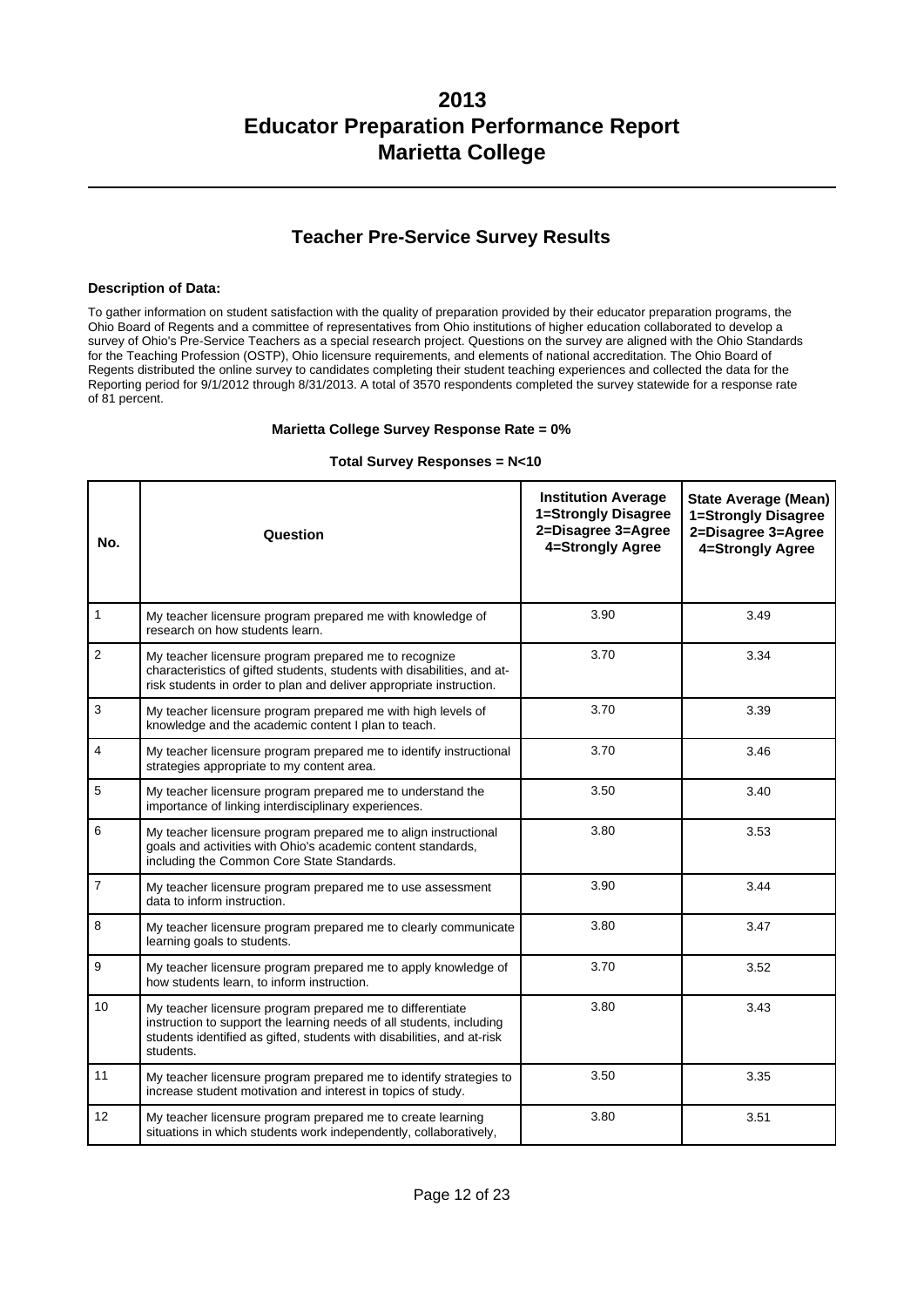| No. | Question                                                                                                                                                                     | <b>Institution Average</b><br>1=Strongly Disagree<br>2=Disagree 3=Agree<br>4=Strongly Agree | <b>State Average (Mean)</b><br>1=Strongly Disagree<br>2=Disagree 3=Agree<br>4=Strongly Agree |
|-----|------------------------------------------------------------------------------------------------------------------------------------------------------------------------------|---------------------------------------------------------------------------------------------|----------------------------------------------------------------------------------------------|
|     | and/or a whole class.                                                                                                                                                        |                                                                                             |                                                                                              |
| 13  | My teacher licensure program prepared me to use strategies for<br>effective classroom management.                                                                            | 3.50                                                                                        | 3.33                                                                                         |
| 14  | My teacher licensure program prepared me to communicate clearly<br>and effectively.                                                                                          | 3.80                                                                                        | 3.50                                                                                         |
| 15  | My teacher licensure program prepared me to understand the<br>importance of communication with families and caregivers.                                                      | 3.80                                                                                        | 3.44                                                                                         |
| 16  | My teacher licensure program prepared me to understand, uphold,<br>and follow professional ethics, policies, and legal codes of<br>professional conduct.                     | 3.80                                                                                        | 3.59                                                                                         |
| 17  | My teacher licensure program prepared me to use a variety of<br>diagnostic, formative, and summative assessments.                                                            | 3.70                                                                                        | 3.45                                                                                         |
| 18  | My teacher licensure program prepared me to communicate high<br>expectations for all students.                                                                               | 3.90                                                                                        | 3.57                                                                                         |
| 19  | My teacher licensure program prepared me to understand<br>students, diverse cultures, language skills, and experiences.                                                      | 3.60                                                                                        | 3.41                                                                                         |
| 20  | My teacher licensure program prepared me to treat all students<br>fairly and establish an environment that is respectful, supportive,<br>and caring.                         | 3.90                                                                                        | 3.63                                                                                         |
| 21  | My teacher licensure program prepared me to use technology to<br>enhance teaching and student learning.                                                                      | 3.60                                                                                        | 3.33                                                                                         |
| 22  | My teacher licensure program prepared me to collaborate with<br>colleagues and members of the community when and where<br>appropriate.                                       | 3.50                                                                                        | 3.42                                                                                         |
| 23  | My teacher licensure program collected evidence of my<br>performance on multiple measures to monitor my progress.                                                            | 3.70                                                                                        | 3.43                                                                                         |
| 24  | My teacher licensure program provided me with knowledge of the<br>Ohio Licensure Program standards for my discipline (e.g. NAEYC,<br>CEC, NCTM).                             | 3.50                                                                                        | 3.15                                                                                         |
| 25  | My teacher licensure program provided me with knowledge of the<br>operation of Ohio schools as delineated in the Ohio Department of<br>Education School Operating Standards. | 3.30                                                                                        | 3.01                                                                                         |
| 26  | My teacher licensure program provided me with knowledge of the<br>requirements for the Ohio Resident Educator Program.                                                       | 3.20                                                                                        | 2.94                                                                                         |
| 27  | My teacher licensure program provided me with knowledge of the<br>Ohio Standards for the Teaching Profession.                                                                | 3.50                                                                                        | 3.24                                                                                         |
| 28  | My teacher licensure program provided me with knowledge of the<br>Ohio Standards for Professional Development.                                                               | 3.40                                                                                        | 3.12                                                                                         |
| 29  | My teacher licensure program provided me with knowledge of the<br>Ohio Academic Content Standards, including the Common Core                                                 | 3.80                                                                                        | 3.43                                                                                         |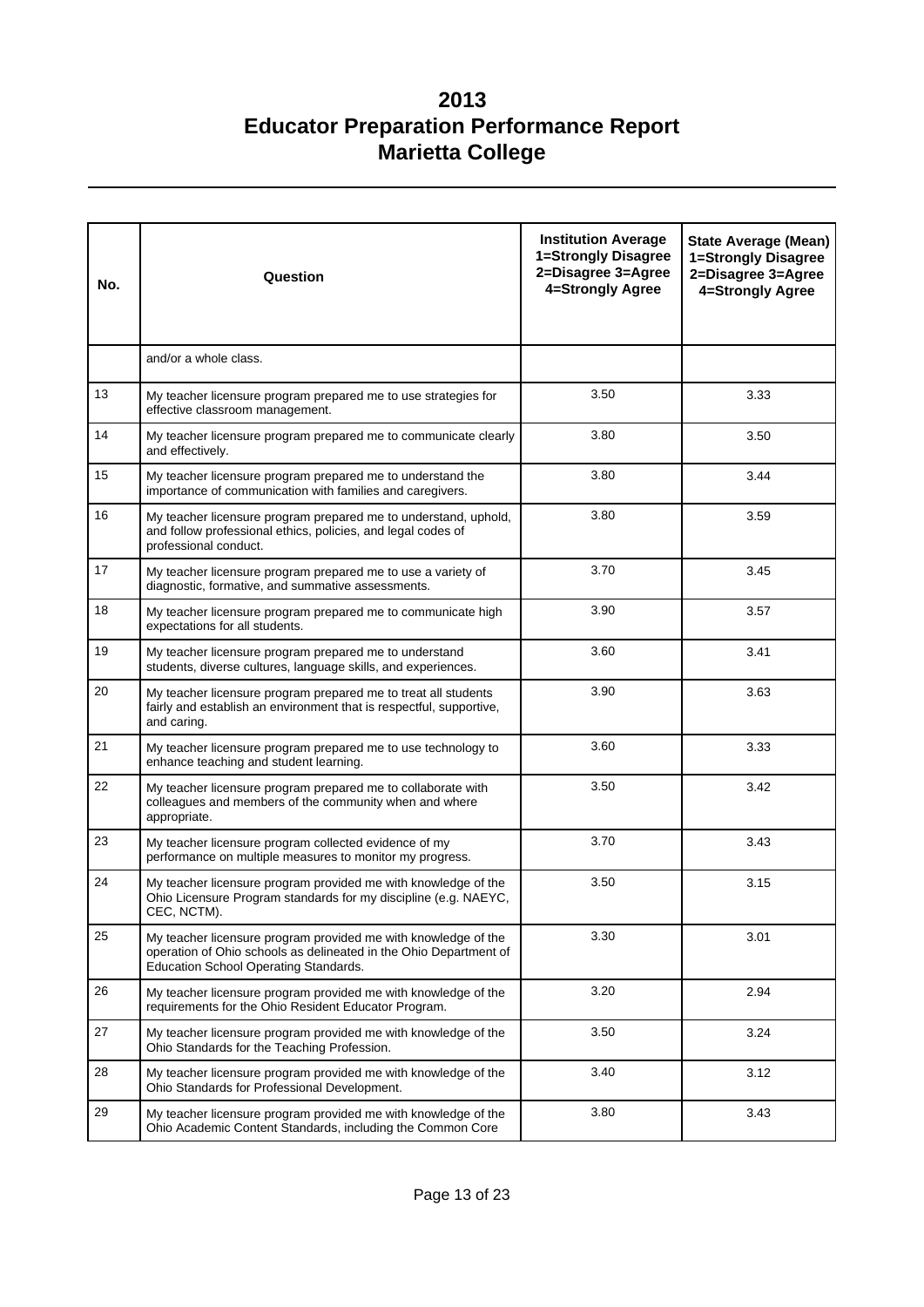| No. | Question                                                                                                                                                               | <b>Institution Average</b><br>1=Strongly Disagree<br>2=Disagree 3=Agree<br>4=Strongly Agree | <b>State Average (Mean)</b><br>1=Strongly Disagree<br>2=Disagree 3=Agree<br>4=Strongly Agree |
|-----|------------------------------------------------------------------------------------------------------------------------------------------------------------------------|---------------------------------------------------------------------------------------------|----------------------------------------------------------------------------------------------|
|     | State Standards.                                                                                                                                                       |                                                                                             |                                                                                              |
| 30  | My teacher licensure program provided me with knowledge of the<br>Value-added Growth Measure as defined by the Ohio State Board<br>of Education.                       | 3.30                                                                                        | 2.97                                                                                         |
| 31  | My teacher licensure program provided field experiences that<br>supported my development as an effective educator focused on<br>student learning.                      | 3.80                                                                                        | 3.54                                                                                         |
| 32  | My teacher licensure program provided field experiences in a<br>variety of settings (urban, suburban, and rural).                                                      | 3.10                                                                                        | 3.30                                                                                         |
| 33  | My teacher licensure program provided student teaching<br>experience(s) that supported my development as an effective<br>educator focused on student learning.         | 3.70                                                                                        | 3.59                                                                                         |
| 34  | My teacher licensure program provided cooperating teachers who<br>supported me through observation and conferences (face-to-face<br>or via electronic media).          | 3.70                                                                                        | 3.58                                                                                         |
| 35  | My teacher licensure program provided university supervisors who<br>supported me through observation and conferences (face-to-face<br>or via electronic media).        | 3.70                                                                                        | 3.56                                                                                         |
| 36  | My teacher licensure program provided opportunities to work with<br>diverse students (including gifted students, students with<br>disabilities, and at-risk students). | 3.70                                                                                        | 3.43                                                                                         |
| 37  | My teacher licensure program provided opportunities to understand<br>students' diverse cultures, languages, and experiences.                                           | 3.40                                                                                        | 3.40                                                                                         |
| 38  | My teacher licensure program provided opportunities to work with<br>diverse teachers.                                                                                  | 3.10                                                                                        | 3.25                                                                                         |
| 39  | My teacher licensure program provided opportunities to interact<br>with diverse faculty.                                                                               | 3.00                                                                                        | 3.26                                                                                         |
| 40  | My teacher licensure program provided opportunities to work and<br>study with diverse peers.                                                                           | 3.10                                                                                        | 3.30                                                                                         |
| 41  | Overall, the faculty in my teacher licensure program demonstrated<br>in-depth knowledge of their field.                                                                | 3.70                                                                                        | 3.57                                                                                         |
| 42  | Overall, the faculty in my teacher licensure program used effective<br>teaching methods that helped promote learning.                                                  | 3.70                                                                                        | 3.46                                                                                         |
| 43  | Overall, the faculty in my teacher licensure program modeled<br>respect for diverse populations.                                                                       | 3.70                                                                                        | 3.54                                                                                         |
| 44  | Overall, the faculty in my teacher licensure program integrated<br>diversity-related subject matter within coursework.                                                 | 3.80                                                                                        | 3.44                                                                                         |
| 45  | Overall, the faculty in my teacher licensure program used<br>technology to facilitate teaching and learning.                                                           | 3.60                                                                                        | 3.42                                                                                         |
| 46  | Overall, the faculty in my teacher licensure program conducted                                                                                                         | 3.80                                                                                        | 3.60                                                                                         |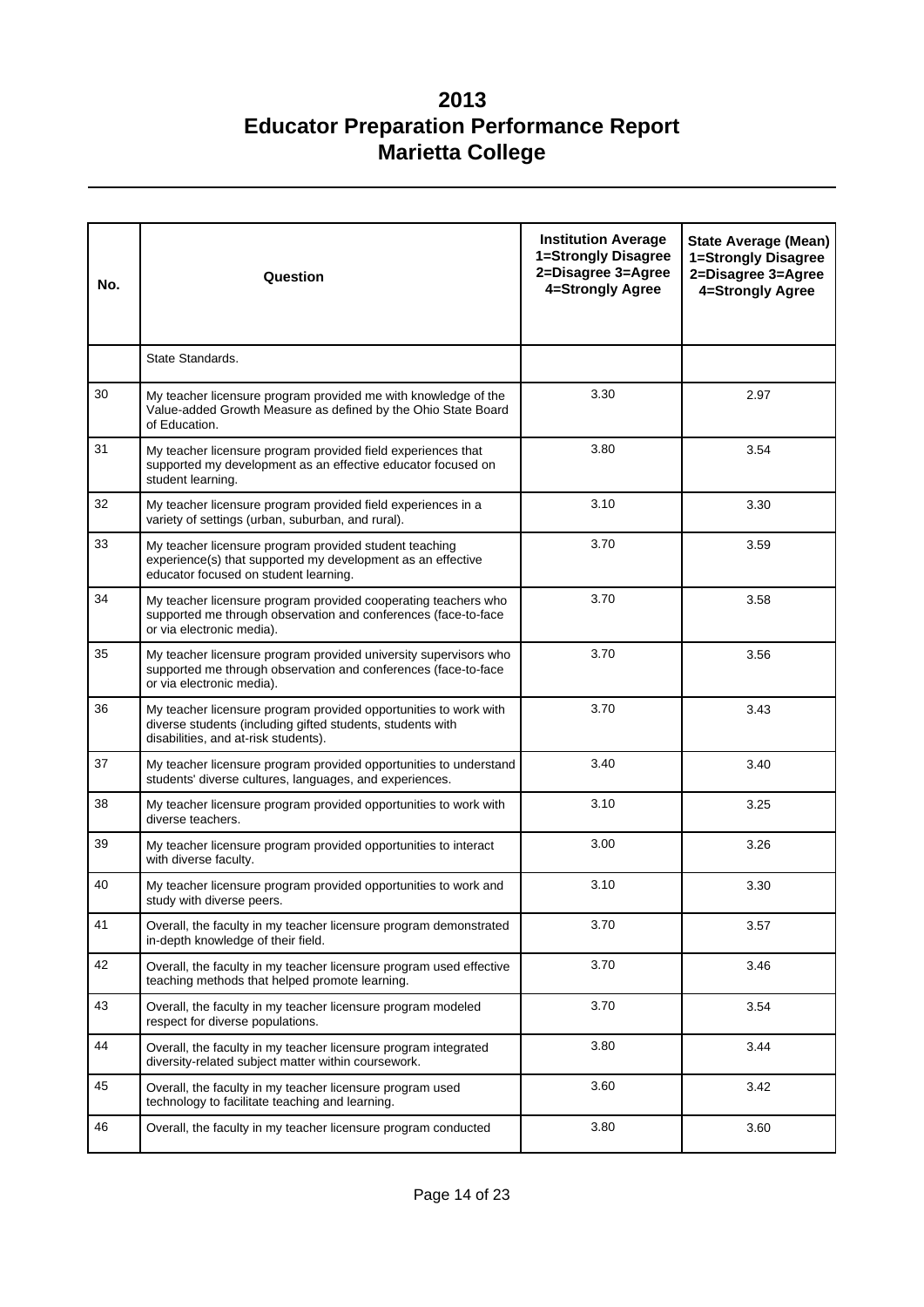| No. | Question                                                                                                                                     | <b>Institution Average</b><br>1=Strongly Disagree<br>2=Disagree 3=Agree<br>4=Strongly Agree | <b>State Average (Mean)</b><br>1=Strongly Disagree<br>2=Disagree 3=Agree<br>4=Strongly Agree |
|-----|----------------------------------------------------------------------------------------------------------------------------------------------|---------------------------------------------------------------------------------------------|----------------------------------------------------------------------------------------------|
|     | themselves in a professional manner.                                                                                                         |                                                                                             |                                                                                              |
| 47  | My teacher licensure program provided provided clearly<br>articulated policies published to facilitate progression to program<br>completion. | 3.70                                                                                        | 3.32                                                                                         |
| 48  | My teacher licensure program provided provided opportunities to<br>voice concerns about the program.                                         | 3.50                                                                                        | 3.18                                                                                         |
| 49  | My teacher licensure program provided provided advising to<br>facilitate progression to program completion.                                  | 3.80                                                                                        | 3.33                                                                                         |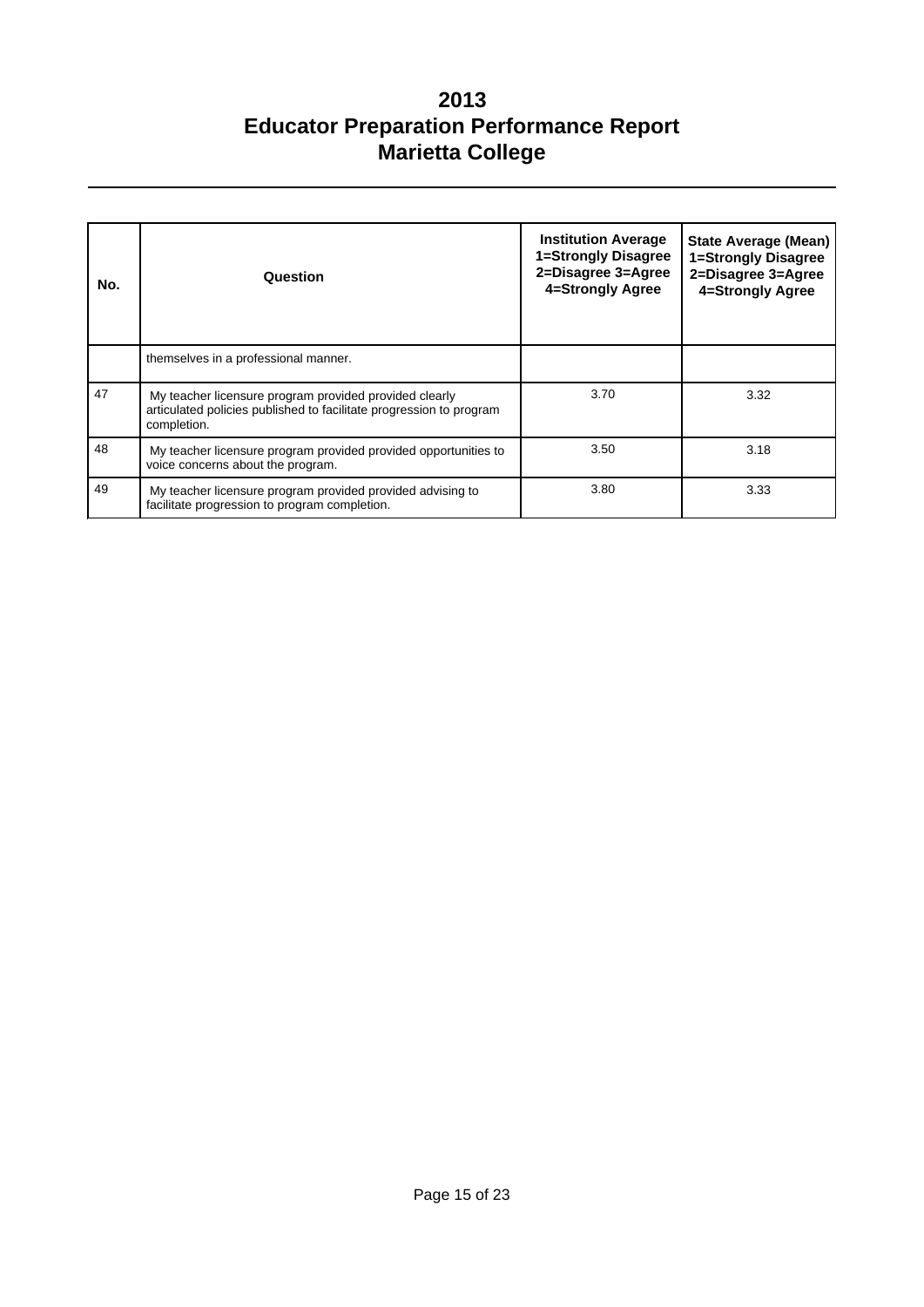### **Statewide Survey of OHIO Resident Educators' Reflections on their Educator Preparation Program**

### **Description of Data:**

To gather information on student satisfaction with the quality of preparation provided by their educator preparation programs, the Ohio Board of Regents and a committee of representatives from Ohio institutions of higher education collaborated to develop a survey of Ohio's Resident Educators as a special research project. Questions on the survey are aligned with the Ohio Standards for the Teaching Profession (OSTP), Ohio licensure requirements, and elements of national accreditation. The Ohio Board of Regents distributed the online survey to candidates completing their Resident Educator experiences and collected the data for the Reporting period for 9/1/2012 through 8/31/2013

| No.             | Question                                                                                                                                                                                                                 | <b>Institution Average</b><br>1=Strongly Disagree<br>2=Disagree 3=Agree<br>4=Strongly Agree | <b>State Average (Mean)</b><br>1=Strongly Disagree<br>2=Disagree 3=Agree<br>4=Strongly Agree |
|-----------------|--------------------------------------------------------------------------------------------------------------------------------------------------------------------------------------------------------------------------|---------------------------------------------------------------------------------------------|----------------------------------------------------------------------------------------------|
| 1               | My teacher licensure program prepared me with knowledge of<br>research on how students learn.                                                                                                                            | N <sub>10</sub>                                                                             | 3.40                                                                                         |
| $\overline{2}$  | My teacher licensure program prepared me to recognize<br>characteristics of gifted students, students with disabilities, and at-<br>risk students in order to plan and deliver appropriate instruction.                  | N <sub>10</sub>                                                                             | 3.21                                                                                         |
| 3               | My teacher licensure program prepared me with high levels of<br>knowledge and the academic content I plan to teach.                                                                                                      | N <sub>10</sub>                                                                             | 3.32                                                                                         |
| 4               | My teacher licensure program prepared me to identify instructional<br>strategies appropriate to my content area.                                                                                                         | N <sub>10</sub>                                                                             | 3.38                                                                                         |
| 5               | My teacher licensure program prepared me to understand the<br>importance of linking interdisciplinary experiences.                                                                                                       | N <sub>10</sub>                                                                             | 3.28                                                                                         |
| 6               | My teacher licensure program prepared me to align instructional<br>goals and activities with Ohio's academic content standards,<br>including the Common Core State Standards.                                            | N <sub>10</sub>                                                                             | 3.24                                                                                         |
| $\overline{7}$  | My teacher licensure program prepared me to use assessment data<br>to inform instruction.                                                                                                                                | N <sub>10</sub>                                                                             | 3.24                                                                                         |
| 8               | My teacher licensure program prepared me to clearly communicate<br>learning goals to students.                                                                                                                           | N <sub>10</sub>                                                                             | 3.24                                                                                         |
| 9               | My teacher licensure program prepared me to apply knowledge of<br>how students learn, to inform instruction.                                                                                                             | N <sub>10</sub>                                                                             | 3.24                                                                                         |
| 10              | My teacher licensure program prepared me to differentiate<br>instruction to support the learning needs of all students, including<br>students identified as gifted, students with disabilities, and at-risk<br>students. | N <sub>10</sub>                                                                             | 3.24                                                                                         |
| 11              | My teacher licensure program prepared me to identify strategies to<br>increase student motivation and interest in topics of study.                                                                                       | N <sub>10</sub>                                                                             | 3.23                                                                                         |
| 12 <sup>2</sup> | My teacher licensure program prepared me to create learning<br>situations in which students work independently, collaboratively,<br>and/or a whole class.                                                                | N <sub>10</sub>                                                                             | 3.36                                                                                         |
| 13              | My teacher licensure program prepared me to use strategies for<br>effective classroom management.                                                                                                                        | N <sub>10</sub>                                                                             | 3.27                                                                                         |
| 14              | My teacher licensure program prepared me to communicate clearly<br>and effectively.                                                                                                                                      | N <sub>10</sub>                                                                             | 3.40                                                                                         |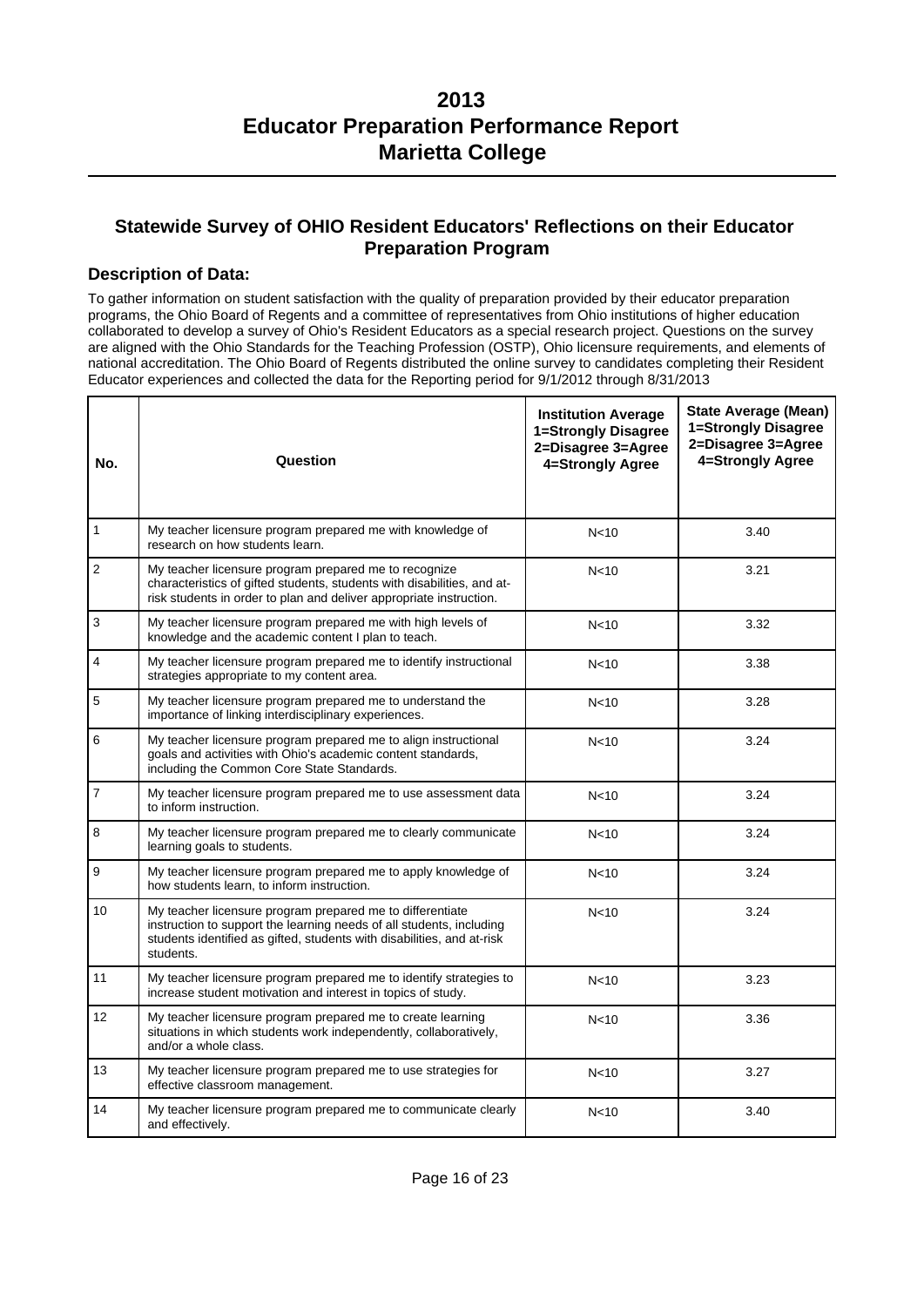| No. | Question                                                                                                                                                                            | <b>Institution Average</b><br>1=Strongly Disagree<br>2=Disagree 3=Agree<br>4=Strongly Agree | <b>State Average (Mean)</b><br>1=Strongly Disagree<br>2=Disagree 3=Agree<br>4=Strongly Agree |
|-----|-------------------------------------------------------------------------------------------------------------------------------------------------------------------------------------|---------------------------------------------------------------------------------------------|----------------------------------------------------------------------------------------------|
| 15  | My teacher licensure program prepared me to understand the<br>importance of communication with families and caregivers.                                                             | N <sub>10</sub>                                                                             | 3.39                                                                                         |
| 16  | My teacher licensure program prepared me to understand, uphold,<br>and follow professional ethics, policies, and legal codes of<br>professional conduct.                            | N <sub>10</sub>                                                                             | 3.56                                                                                         |
| 17  | My teacher licensure program prepared me to use a variety of<br>diagnostic, formative, and summative assessments.                                                                   | N <sub>10</sub>                                                                             | 3.29                                                                                         |
| 18  | My teacher licensure program prepared me to understand students'<br>diverse cultures, language skills, and experiences.                                                             | N <sub>10</sub>                                                                             | 3.28                                                                                         |
| 19  | My teacher licensure program prepared me to treat all students<br>fairly and establish an environment that is respectful, supportive,<br>and caring.                                | N <sub>10</sub>                                                                             | 3.55                                                                                         |
| 20  | My teacher licensure program prepared me to use technology to<br>enhance teaching and student learning.                                                                             | N <sub>10</sub>                                                                             | 3.23                                                                                         |
| 21  | My teacher licensure program prepared me to collaborate with<br>colleagues and members of the community when and where<br>appropriate.                                              | N <sub>10</sub>                                                                             | 3.36                                                                                         |
| 22  | My teacher licensure program collected evidence of my<br>performance on multiple measures to monitor my progress.                                                                   | N <sub>10</sub>                                                                             | 3.31                                                                                         |
| 23  | My teacher licensure program provided me with knowledge of the<br>Ohio Licensure Program standards for my discipline (e.g. NAEYC,<br>CEC, NCTM).                                    | N <sub>10</sub>                                                                             | 2.97                                                                                         |
| 24  | My teacher licensure program provided me with knowledge of the<br>operation of Ohio schools as delineated in the Ohio Department of<br><b>Education School Operating Standards.</b> | N <sub>10</sub>                                                                             | 2.40                                                                                         |
| 25  | My teacher licensure program provided me with knowledge of the<br>requirements for the Resident Educator License.                                                                   | N <sub>10</sub>                                                                             | 2.40                                                                                         |
| 26  | My teacher licensure program provided me with knowledge of the<br>Ohio Standards for the Teaching Profession.                                                                       | N <sub>10</sub>                                                                             | 3.07                                                                                         |
| 27  | My teacher licensure program provided me with knowledge of the<br>Ohio Standards for Professional Development.                                                                      | N <sub>10</sub>                                                                             | 2.93                                                                                         |
| 28  | My teacher licensure program provided me with knowledge of the<br>Ohio Academic Content Standards, including the Common Core<br>State Standards.                                    | N <sub>10</sub>                                                                             | 2.98                                                                                         |
| 29  | My teacher licensure program provided me with knowledge of the<br>Value-added Growth Measure as defined by the Ohio State Board<br>of Education.                                    | N <sub>10</sub>                                                                             | 2.61                                                                                         |
| 30  | My teacher licensure program provided field experiences that<br>supported my development as an effective educator focused on<br>student learning.                                   | N <sub>10</sub>                                                                             | 3.58                                                                                         |
| 31  | My teacher licensure program provided field experiences in a<br>variety of settings (urban, suburban, and rural).                                                                   | N <sub>10</sub>                                                                             | 3.31                                                                                         |
| 32  | My teacher licensure program provided student teaching<br>experience(s) that supported my development as an effective                                                               | N <sub>10</sub>                                                                             | 3.58                                                                                         |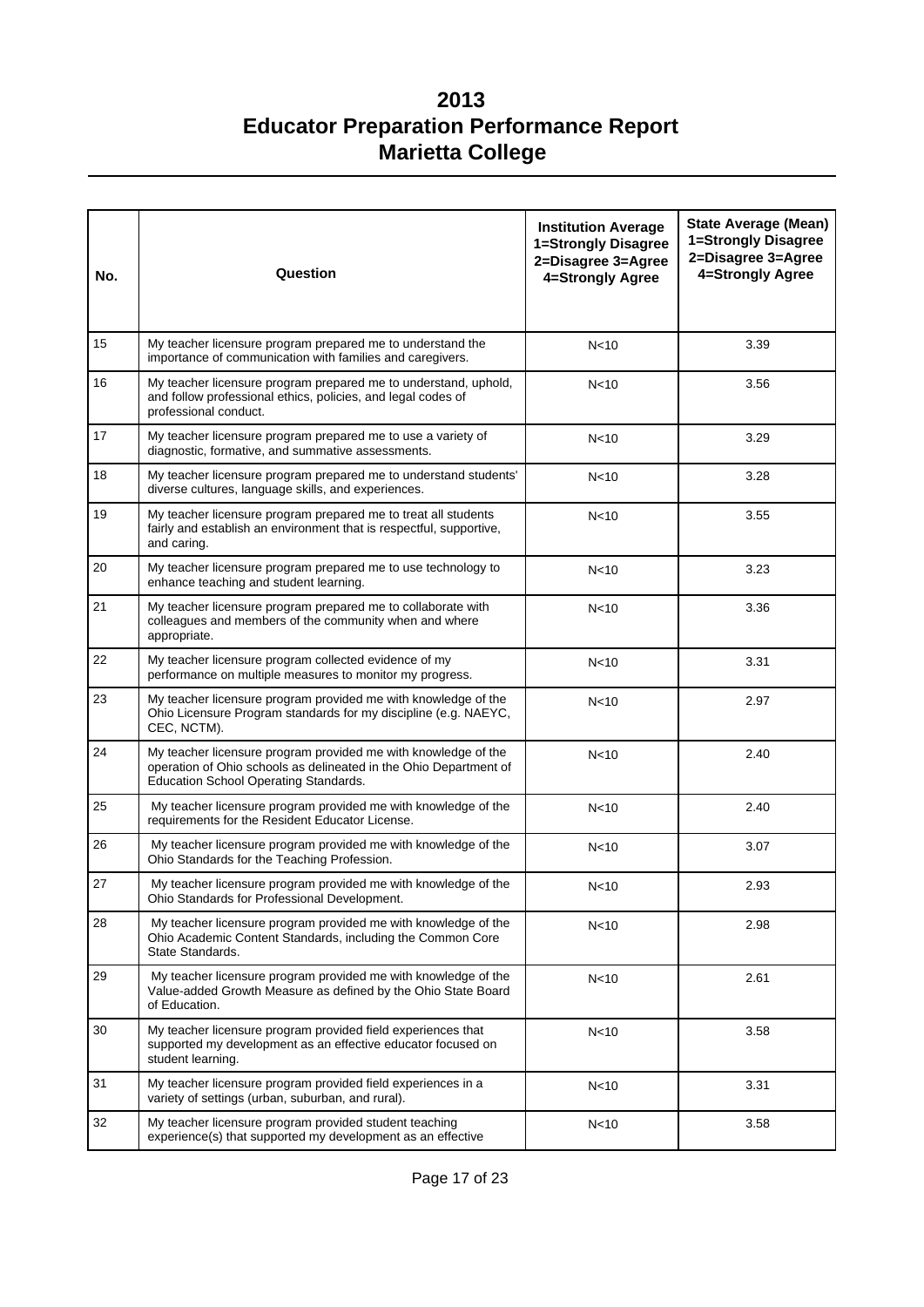| No. | Question                                                                                                                                                               | <b>Institution Average</b><br>1=Strongly Disagree<br>2=Disagree 3=Agree<br>4=Strongly Agree | <b>State Average (Mean)</b><br>1=Strongly Disagree<br>2=Disagree 3=Agree<br>4=Strongly Agree |
|-----|------------------------------------------------------------------------------------------------------------------------------------------------------------------------|---------------------------------------------------------------------------------------------|----------------------------------------------------------------------------------------------|
|     | educator focused on student learning.                                                                                                                                  |                                                                                             |                                                                                              |
| 33  | My teacher licensure program provided cooperating teachers who<br>supported me through observation and conferences (face-to-face or<br>via electronic media).          | N <sub>10</sub>                                                                             | 3.53                                                                                         |
| 34  | My teacher licensure program provided university supervisors who<br>supported me through observation and conferences (face-to-face or<br>via electronic media).        | N <sub>10</sub>                                                                             | 3.51                                                                                         |
| 35  | My teacher licensure program provided opportunities to work with<br>diverse students (including gifted students, students with<br>disabilities, and at-risk students). | N <sub>10</sub>                                                                             | 3.29                                                                                         |
| 36  | My teacher licensure program provided opportunities to understand<br>students' diverse cultures, languages, and experiences.                                           | N <sub>10</sub>                                                                             | 3.27                                                                                         |
| 37  | My teacher licensure program provided opportunities to work with<br>diverse teachers.                                                                                  | N <sub>10</sub>                                                                             | 3.17                                                                                         |
| 38  | My teacher licensure program provided opportunities to interact<br>with diverse faculty.                                                                               | N <sub>10</sub>                                                                             | 3.16                                                                                         |
| 39  | My teacher licensure program provided opportunities to work and<br>study with diverse peers.                                                                           | N <sub>10</sub>                                                                             | 3.24                                                                                         |
| 40  | Overall, the faculty in my teacher licensure program demonstrated<br>in-depth knowledge of their field.                                                                | N <sub>10</sub>                                                                             | 3.49                                                                                         |
| 41  | Overall, the faculty in my teacher licensure program used effective<br>teaching methods that helped promote learning.                                                  | N <sub>10</sub>                                                                             | 3.37                                                                                         |
| 42  | Overall, the faculty in my teacher licensure program modeled<br>respect for diverse populations.                                                                       | N <sub>10</sub>                                                                             | 3.47                                                                                         |
| 43  | Overall, the faculty in my teacher licensure program integrated<br>diversity-related subject matter within coursework.                                                 | N <sub>10</sub>                                                                             | 3.31                                                                                         |
| 44  | Overall, the faculty in my teacher licensure program used<br>technology to facilitate teaching and learning.                                                           | N <sub>10</sub>                                                                             | 3.25                                                                                         |
| 45  | Overall, the faculty in my teacher licensure program conducted<br>themselves in a professional manner.                                                                 | N <sub>10</sub>                                                                             | 3.56                                                                                         |
| 46  | My teacher licensure program provided provided clearly articulated<br>policies published to facilitate progression to program completion.                              | N <sub>10</sub>                                                                             | 3.30                                                                                         |
| 47  | My teacher licensure program provided provided opportunities to<br>voice concerns about the program.                                                                   | N <sub>10</sub>                                                                             | 3.12                                                                                         |
| 48  | My teacher licensure program provided provided advising to<br>facilitate progression to program completion.                                                            | N <sub>10</sub>                                                                             | 3.29                                                                                         |
| 49  | My teacher licensure program provided prepared me with the<br>knowledge and skills necessary to enter the classroom as a<br>Resident Educator.                         | N <sub>10</sub>                                                                             | 3.17                                                                                         |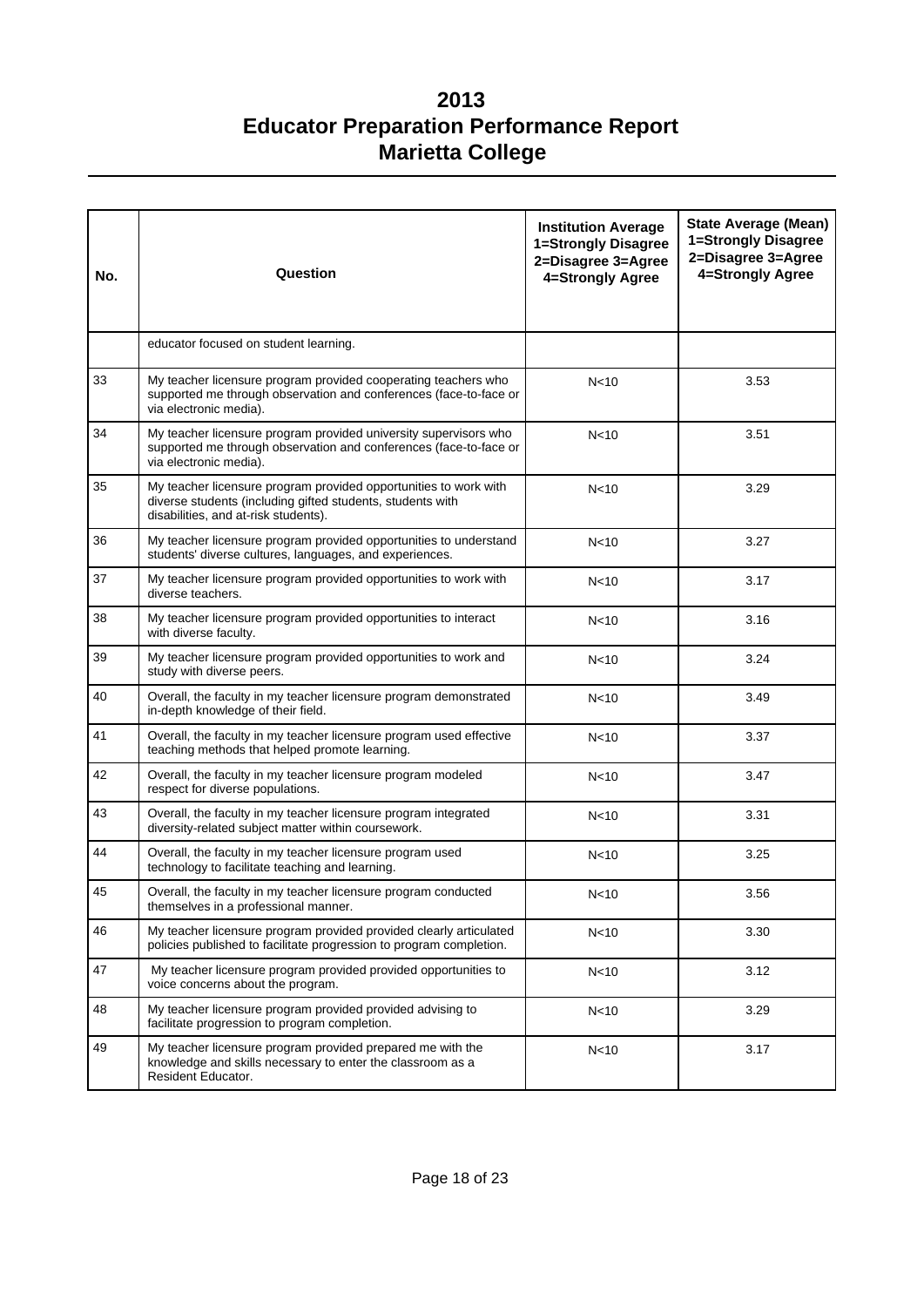### **National Accreditation**

(Data Source: Ohio Board of Regents)

### **Description of Data:**

Educator preparation programs (EPPs) reported academic measures for students completing their teacher and principal preparation programs. Academic measures reported include assessment results for the ACT®, SAT®, Praxis I®, GRE®, and MAT®, as well as high school, undergraduate, graduate, transfer grade point average, and program admission (GPA). The Ohio Board of Regents calculated statewide weighted mean values based on the EPP-reported data. For institutions with fewer than 10 linked teachers or principals, only the N is reported. Academic measures which do not apply to a specific unit or program are represented by NA.

| <b>Accrediting Agency</b>   | <b>NCATE</b> |
|-----------------------------|--------------|
| Date of Last Review         | October 2009 |
| <b>Accreditation Status</b> | Accredited   |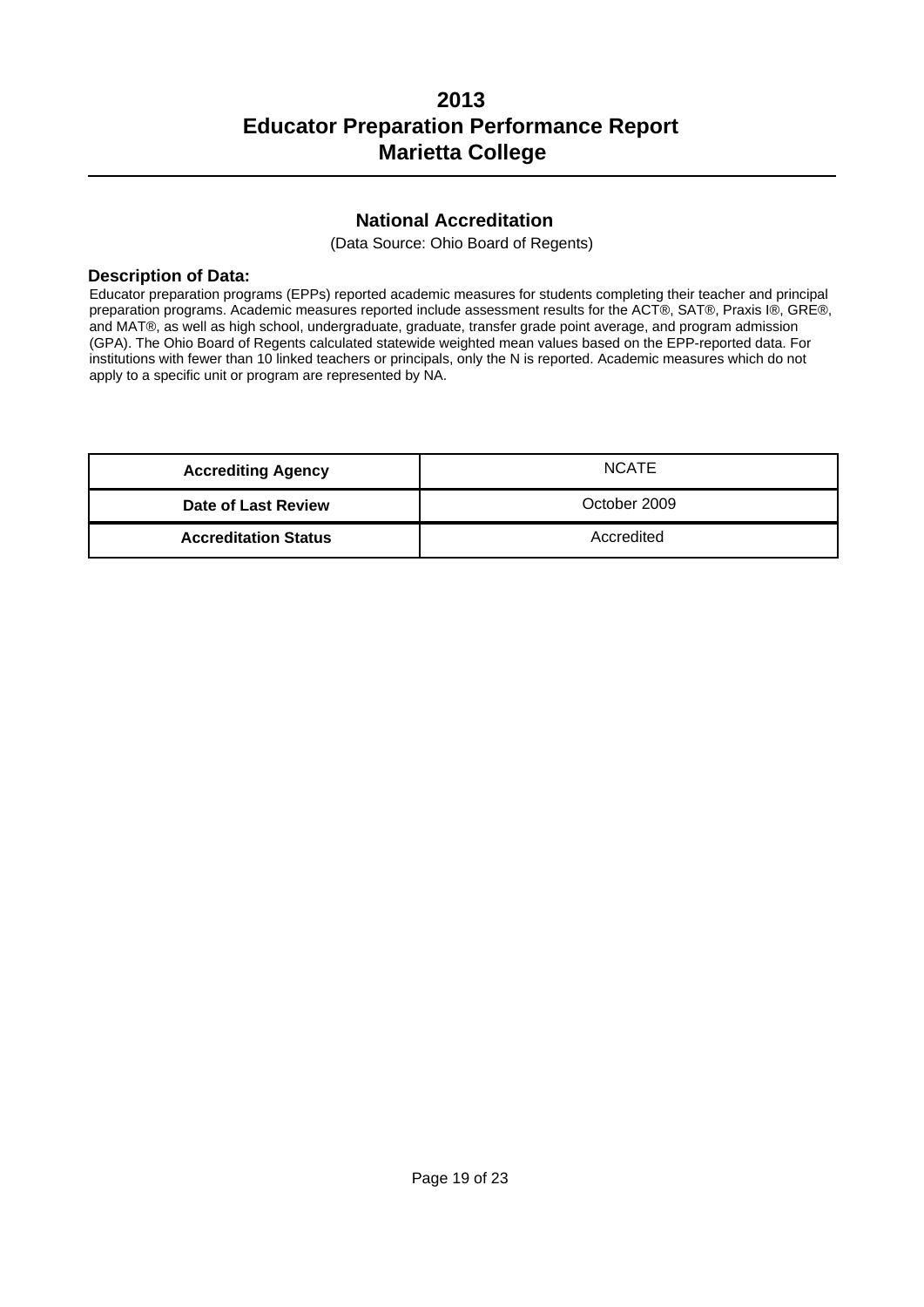### **Teacher Residency Program**

Reporting period for 9/1/2012 through 8/31/2013 (Data Source: Ohio Department of Education)

### **Description of Data:**

The Resident Educator Program in Ohio is a broad system of support that encompasses a robust four-year teacher development system designed to improve teacher retention and increase student learning. Data are reported for those entering the Resident Educator Program in SY2011-2012 and SY2012-2013. Non-completion does not imply dismissal, but rather may be due to multiple factors.

### **Percent of Newly Hired Teachers Completing the State Residency Program**

|          | <b>Residency Year 1</b> |            | <b>Residency Year 2</b> |            | <b>Residency Year 3</b> |          | Residency Year 4 |  |          |            |  |
|----------|-------------------------|------------|-------------------------|------------|-------------------------|----------|------------------|--|----------|------------|--|
| Entering |                         | Completing | Entering                | Completing |                         | Entering | Completing       |  | Entering | Completing |  |
| 18       | 18                      | 100%       | 9                       |            | 100<br>%                |          |                  |  |          |            |  |

#### **who were Prepared at Marietta College**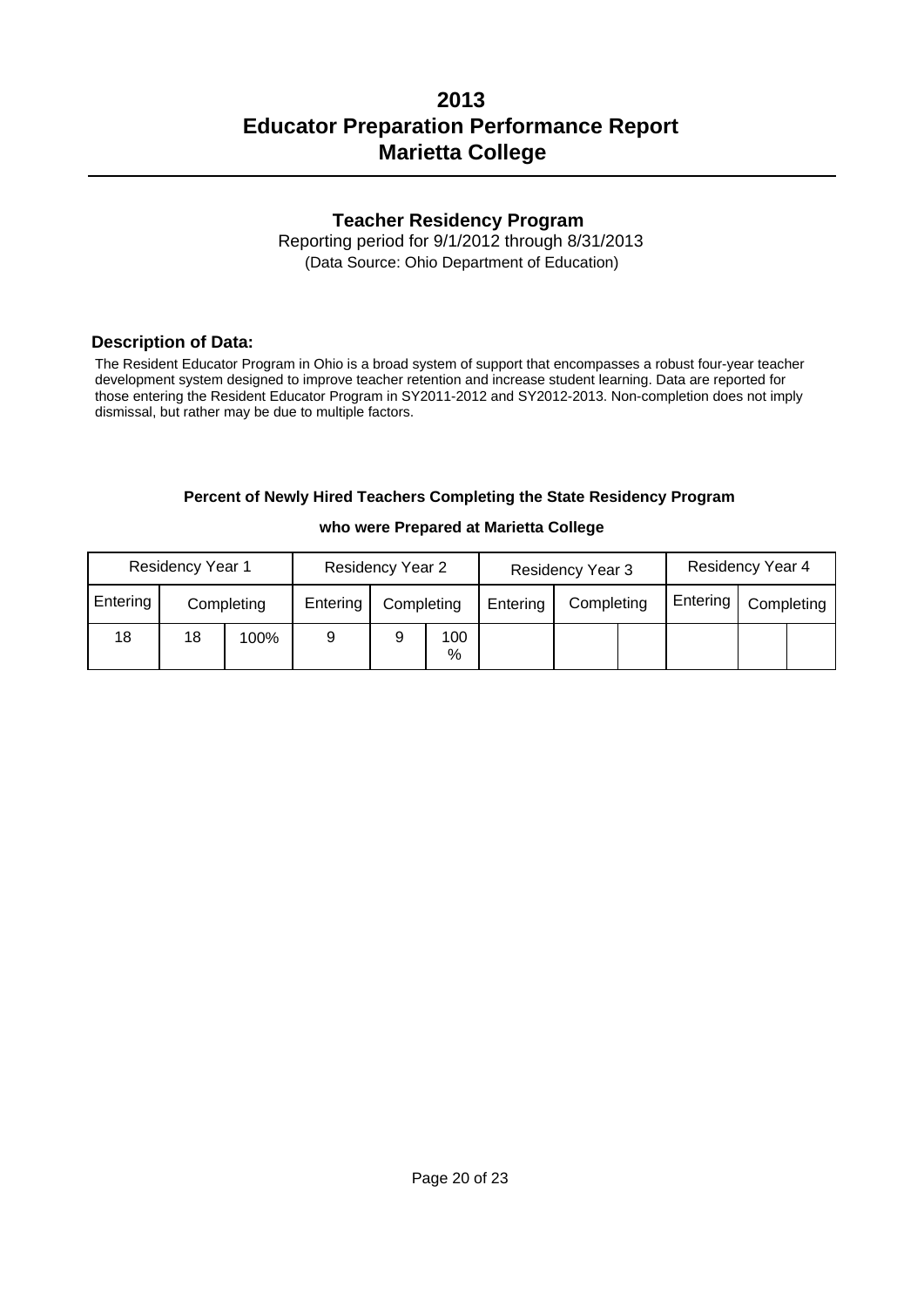## **Excellence and Innovation Initiatives at Marietta College**

Reporting period for 9/1/2012 through 8/31/2013

(Data Source: Marietta College)

### **Description of Data:**

This section provides each program the opportunity to share information on a maximum of three initiatives geared to increase excellence and support innovation in the preparation of Ohio educators.

### **Teacher Licensure Programs**

| Initiative:                     | Co-Teaching Internship Model                                                                                                                                                                                                                                                                                                                                                                                                                                                                      |
|---------------------------------|---------------------------------------------------------------------------------------------------------------------------------------------------------------------------------------------------------------------------------------------------------------------------------------------------------------------------------------------------------------------------------------------------------------------------------------------------------------------------------------------------|
| <b>Purpose:</b>                 | To transition all internship (student teaching) expereinces to a coteaching model                                                                                                                                                                                                                                                                                                                                                                                                                 |
| Goal:                           | During the internship semester, interns and clinical mentor teachers plan and implement<br>lessons jointly utiizing the coteaching model.                                                                                                                                                                                                                                                                                                                                                         |
| <b>Number of Participants:</b>  | 30                                                                                                                                                                                                                                                                                                                                                                                                                                                                                                |
| Strategy:                       | At the beginning of the internship semester, interns and their clinical mentor teachers<br>undergo training in coteaching strategies. Interns begin the semester long experience as<br>an active participant in all instructional segments of the school day. The intern's role<br>tranistions as the semester progresses and the intern becomes the primary planner and<br>teacher, with the mentor teacher assuming the role of support teacher or coteacher.                                   |
| <b>Demonstration of Impact:</b> | This program is in its initial year. There is no data currently available. Data will be<br>collected next year as part of a faculty member's sabbatical project.                                                                                                                                                                                                                                                                                                                                  |
| <b>External Recognition:</b>    |                                                                                                                                                                                                                                                                                                                                                                                                                                                                                                   |
| Programs:                       |                                                                                                                                                                                                                                                                                                                                                                                                                                                                                                   |
|                                 |                                                                                                                                                                                                                                                                                                                                                                                                                                                                                                   |
|                                 |                                                                                                                                                                                                                                                                                                                                                                                                                                                                                                   |
| <b>Initiative:</b>              | Harmar School Partnership                                                                                                                                                                                                                                                                                                                                                                                                                                                                         |
| <b>Purpose:</b>                 | To develop high quality clinical experiences for early childhood candidates                                                                                                                                                                                                                                                                                                                                                                                                                       |
| Goal:                           | Early childhood candidates will complete fall methods courses and field expereinces<br>onsite at the school and will transition in to the spring internship semester in the same<br>classroom.                                                                                                                                                                                                                                                                                                    |
| <b>Number of Participants:</b>  | 12                                                                                                                                                                                                                                                                                                                                                                                                                                                                                                |
| Strategy:                       | Candidates and the methods course instructors spend two days per week at the school.<br>Instruction for the methods courses occurs in an assigned room and candidates are able<br>to see demonstration lessons with students. During this semester, candidates become<br>immersed in the culture of the school and work as a co-teacher for one full day per week<br>with a mentor teacher. The following semester, candidates complete a 14 week<br>internship experience in the same classroom. |
| <b>Demonstration of Impact:</b> | This is a new program and there is currently no data available.                                                                                                                                                                                                                                                                                                                                                                                                                                   |
| <b>External Recognition:</b>    | N/A                                                                                                                                                                                                                                                                                                                                                                                                                                                                                               |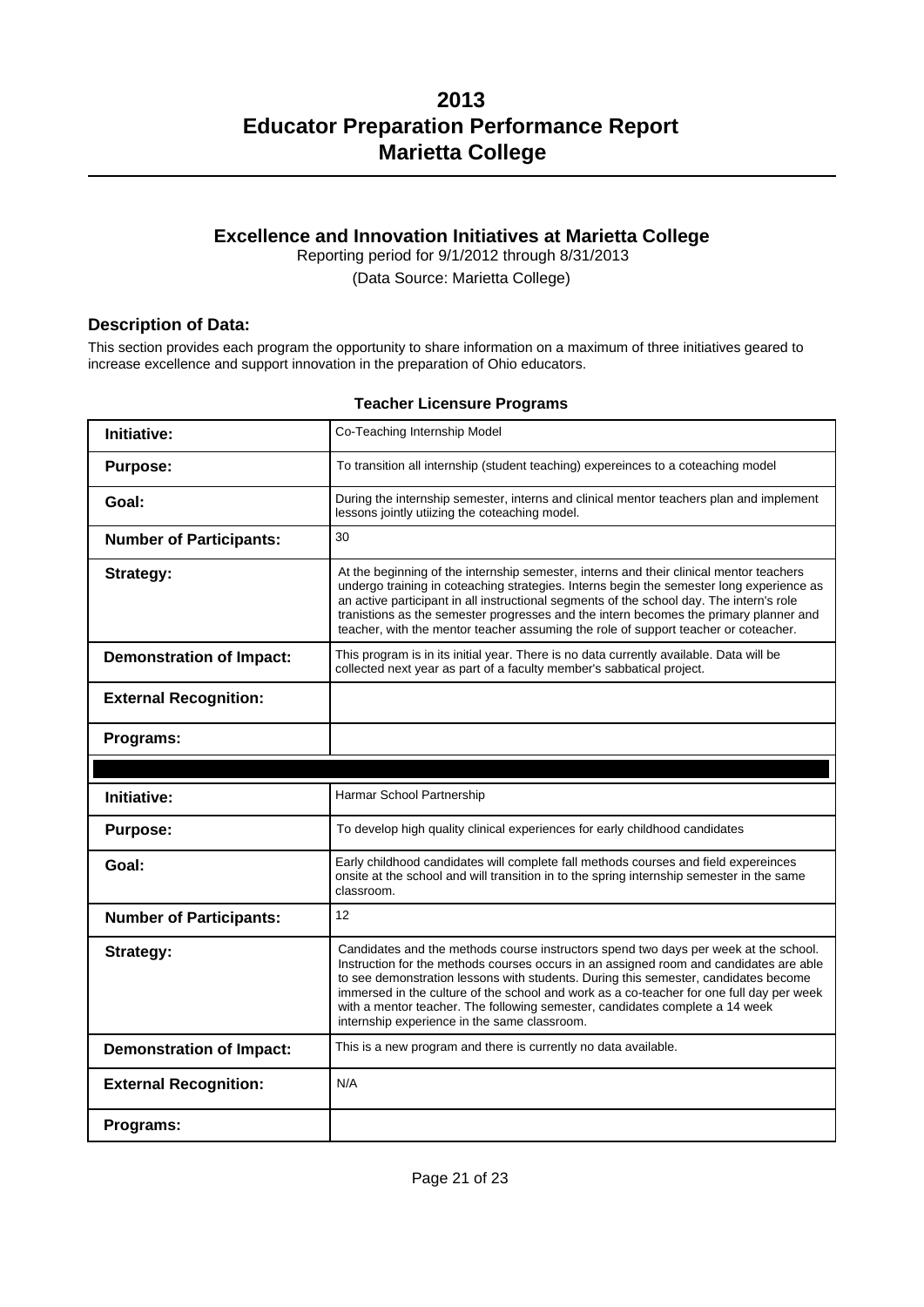| Initiative:                     | <b>Pioneer Pipeline</b>                                                                                                                                                                                                                                                                                                                                                                                                                                                                                                                                                                                                                                                                                                                                                                                        |
|---------------------------------|----------------------------------------------------------------------------------------------------------------------------------------------------------------------------------------------------------------------------------------------------------------------------------------------------------------------------------------------------------------------------------------------------------------------------------------------------------------------------------------------------------------------------------------------------------------------------------------------------------------------------------------------------------------------------------------------------------------------------------------------------------------------------------------------------------------|
| <b>Purpose:</b>                 | To provide mentoring, support, and college/work experiences for adolescents with<br>disabilities                                                                                                                                                                                                                                                                                                                                                                                                                                                                                                                                                                                                                                                                                                               |
| Goal:                           | To devlop a model for enabling adolescents with disabilities to transition from school to<br>work or college                                                                                                                                                                                                                                                                                                                                                                                                                                                                                                                                                                                                                                                                                                   |
| <b>Number of Participants:</b>  | 20                                                                                                                                                                                                                                                                                                                                                                                                                                                                                                                                                                                                                                                                                                                                                                                                             |
| Strategy:                       | A group of high school students with disabilities and their teacher, an intervention<br>specialist, spend two days per week on the college campus. Candidates in the<br>intervention specialist program are assigned to mentor these students in social and<br>academic skills. While on campus, some students audit college classes. Other students<br>work in paid positions in campus offices. College mentors plan social and recreational<br>activities to work on social skills with the students. Mentors also assist students with<br>academic work. A small house on campus has been designated to serve as a gathering<br>place for the students, their teacher, and the mentors. An education faculty member and<br>a member of the psychology department act as faculty directors for the program. |
| <b>Demonstration of Impact:</b> | Survey data is currently being gathered from students in the program and their parents.<br>This data-gathering will continue throughout the academic year.                                                                                                                                                                                                                                                                                                                                                                                                                                                                                                                                                                                                                                                     |
| <b>External Recognition:</b>    |                                                                                                                                                                                                                                                                                                                                                                                                                                                                                                                                                                                                                                                                                                                                                                                                                |
| <b>Programs:</b>                |                                                                                                                                                                                                                                                                                                                                                                                                                                                                                                                                                                                                                                                                                                                                                                                                                |
|                                 |                                                                                                                                                                                                                                                                                                                                                                                                                                                                                                                                                                                                                                                                                                                                                                                                                |